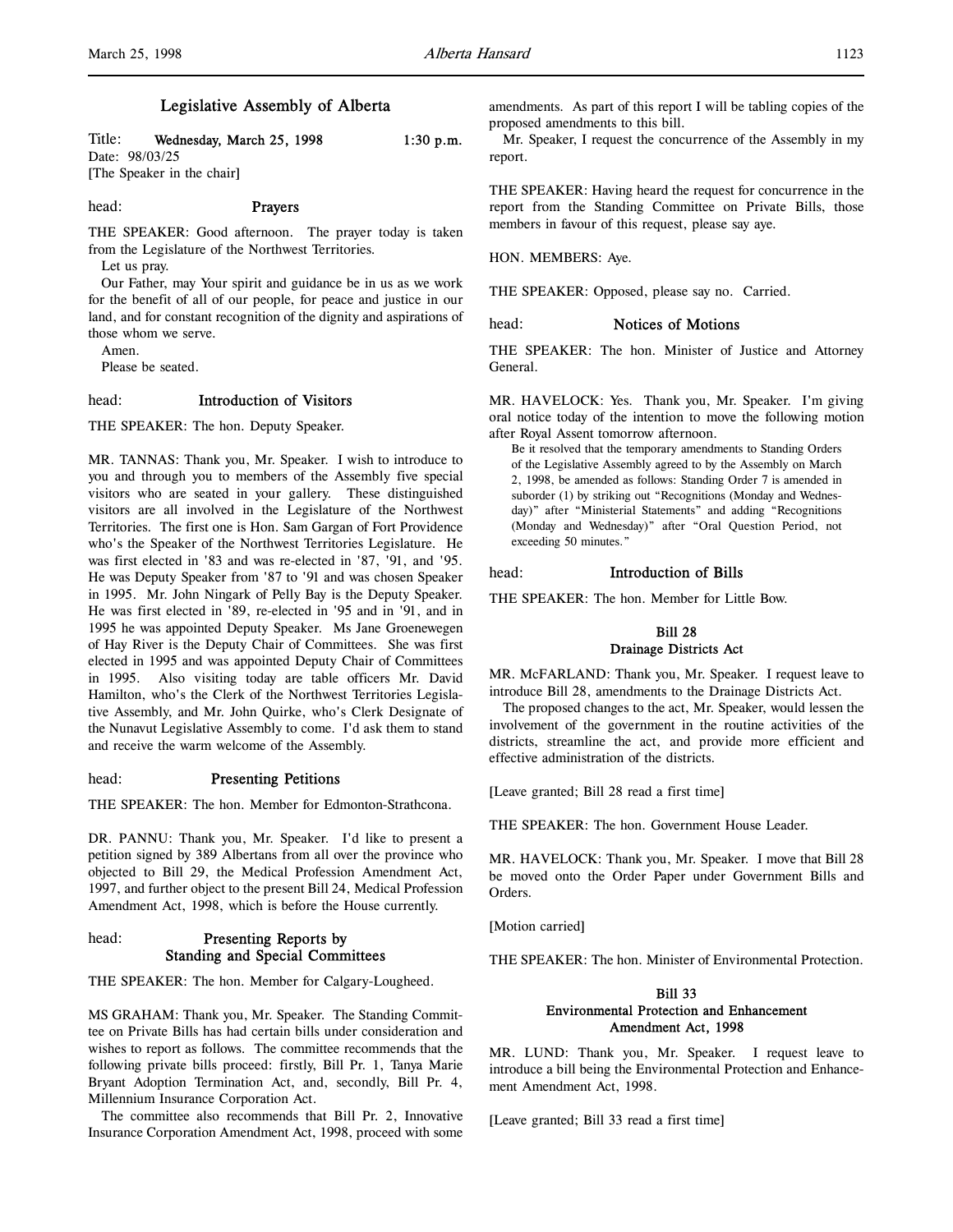# head: Tabling Returns and Reports

MR. JONSON: Mr. Speaker, I have two tablings this afternoon. First of all I wish to table five copies of a letter from the president of the College of Physicians and Surgeons to all physicians in the province regarding the physician achievement review program.

Further, Mr. Speaker, I'm pleased to table with the Assembly copies of the Alberta Ministry of Health, Alberta health care insurance plan statistical supplement, 1996-97. This report is released on an annual basis, and copies can be obtained through my office.

THE SPEAKER: The hon. Minister of Energy.

DR. WEST: Yes, Mr. Speaker. On March 4 a question was brought forward in the House regarding the procedures and safety record of sour gas wells in the province. I stated at that time that I would bring forth a report on Alberta's sour gas wells, and today I would like to table copies of this report from the EUB.

THE SPEAKER: The hon. Member for Edmonton-Gold Bar.

MR. MacDONALD: Thank you, Mr. Speaker. I would like this afternoon to table four copies of a letter that I had written on February 5 to the minister of agriculture encouraging him to find an alternative operator for the Maple Leaf Foods site in the north end of Edmonton.

THE SPEAKER: The hon. Member for Edmonton-Centre.

MS BLAKEMAN: Thank you, Mr. Speaker. I have two tablings this afternoon. The first is a letter from a constituent, Suzanne Shaw, who has had to go to Calgary to get a timely operation after her surgery was postponed in Edmonton.

The second is four copies of the resolutions on financing of female entrepreneurship passed at the recent National Forum on Women Entrepreneurs.

Thank you.

## head: Introduction of Guests

THE SPEAKER: The hon. Member for West Yellowhead.

MR. STRANG: Thank you, Mr. Speaker. It gives me great pleasure today to introduce 60 children from Vanier community Catholic school from the metropolis of Edson. The teachers are Mr. Patrick Fogarty and Mrs. Monica Sorenson. They've got lots of helpers with them today: Mr. Way, Mrs. Potts, Mrs. Roberto, Mrs. Dixon, Mrs. Palmer, Mrs. Kippin, Mrs. Whillans, Mrs. Fischer, Mrs. DeVuyst, Mrs. Becker, Mrs. Finner, and Mr. Findlay. I'd like them to rise now and receive the warm welcome of this House.

THE SPEAKER: The hon. Member for Edmonton-Norwood.

MS OLSEN: Thank you, Mr. Speaker. I'd like to introduce to you and through you to Members of the Legislative Assembly seven employees of the Fort Saskatchewan institution: Don Westman, Teresa Tettamente, Patricia Holland, Walter Stefiuk, Marshall Yaseyko, Garry Vallette, and Christen Vermette. If they could all rise and receive the warm welcome of this Assembly.

THE SPEAKER: The hon. Member for Calgary-Buffalo.

MR. DICKSON: Thank you, Mr. Speaker. I have two introductions. The first one is Jeanette and Harry Morstead from the constituency of Calgary-Elbow. They're both with the Citizens for Choice in Health Care. They're here anxious to watch developments on Bill 24. I'd ask Mr. and Mrs. Morstead in the public gallery to stand and receive the customary welcome of the Assembly.

## 1.40

The second introduction, Mr. Speaker, would be on behalf of my colleague from Edmonton-Rutherford. I'd like to introduce 26 visitors from the Louis St. Laurent school. The group leaders are Madame Gibeau, Sandy Wiberg, and Steve Kabachia. I'd ask those guests to stand in whichever gallery they're currently sitting and receive the customary welcome of the Assembly.

THE SPEAKER: The hon. Member for Airdrie-Rocky View.

MS HALEY: Thank you very much, Mr. Speaker. I would like to just acknowledge the fact that we have a very large group of students coming in from the Olds-Didsbury-Three Hills constituency. I want to acknowledge them on behalf of my colleague from Olds-Didsbury-Three Hills. There will be 141 visitors coming into the gallery at about 2 o'clock, and unfortunately they will be leaving before question period is likely over. There are 126 students from the Olds junior senior high school and 15 adults will be accompanying them.

Thank you.

## Recognitions

THE SPEAKER: Hon. members, seven members have indicated their intent today to provide a recognition statement. We'll proceed in this following order: first of all the hon. Member for Calgary-Cross, followed by the hon. Member for Edmonton-Manning, then the hon. Member for Calgary-McCall, then Edmonton-Ellerslie, then Wetaskiwin-Camrose, then Edmonton-Strathcona, and then St. Albert.

## Thomas Graw

MRS. FRITZ: Thank you, Mr. Speaker. Today I'm honoured to have the opportunity to recognize a dedicated and committed volunteer in northeast Calgary. On March 1 Mr. Thomas Graw was the well-deserved recipient of the Heartbeat of the Community award. This award was given at the Community Pride event in northeast Calgary.

Tom Graw currently serves as president of the Temple Community Association and has coached his daughter's community basketball team. Even though both of these commitments are time-consuming, you also see Tom and his family at every Temple community function and at most of the public meetings in northeast Calgary wherever quality of life is an issue. For over 16 years Tom has been on the board of directors of either the Pineridge or Temple community associations, serving on many different committees including civic relations, development, sports, and social. He also runs his own business as a carpenter and home renovation specialist.

I would like to ask the Members of the Legislative Assembly to join me in recognizing Thomas Graw, a very devoted community volunteer and recipient of the Heartbeat of the Community award. Thank you.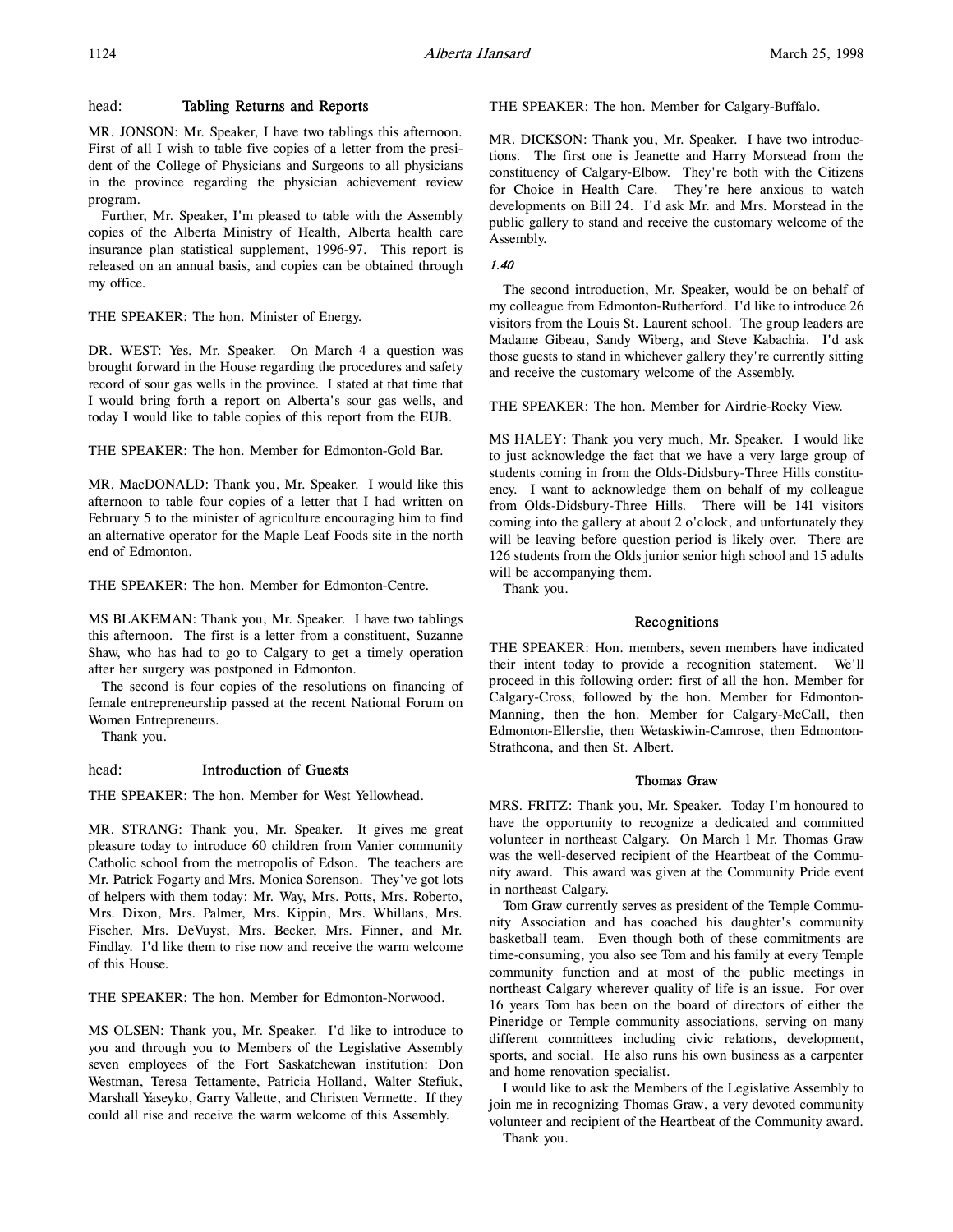THE SPEAKER: The hon. Member for Edmonton-Manning.

# St. Dominic Savio Catholic Church

MR. GIBBONS: Thank you, Mr. Speaker. Today I rise to inform this Assembly about a \$1.3 million addition and renovation recently completed at St. Dominic Savio Catholic church in the constituency of Edmonton-Manning. The original 300-seat church was built in 1974, and they had no basement or any space for social gatherings. With renovations they now have an extra 10,000 square feet on the main floor and a completed basement. The church now seats 430 comfortably, and the basement is a very welcome addition.

The parish began raising the money in 1992, raising half of their \$1.3 million budget themselves. Father Bernie Gilliece, an excellent pastor, has wonderful plans for parish and community gatherings including many worthwhile youth group programs.

Officiating at the opening ceremonies was His Grace, the Archbishop of Edmonton, the Most Reverend Joseph MacNeil, who also gave the original blessing 24 years ago.

The newly renovated church is the pride of this parish, and the dedication and commitment of so many volunteers to make this a reality is truly extraordinary.

Thank you.

## Judge Ann Wilson

MR. SHARIFF: Mr. Speaker, I wish to recognize an individual who has made a significant contribution to the people of Alberta and Calgary in particular. The hon. Judge Ann Wilson has served as a citizenship court judge for the past five years. In her capacity as citizenship judge she has raised awareness of Canadian citizenship values by holding her court in various communities throughout Calgary. She has traveled throughout western Canada holding citizenship courts in various centres. Last week she held a citizenship court at Bishop McNally high school in my riding. Her inspirational words always make you sit back and think of what it means to be a Canadian. She is indeed a role model of Canadian citizenship.

Judge Ann Wilson is a recipient of the commemorative medal for the 125th anniversary of the Confederation of Canada as well as the Minister of Advanced Education and Career Development's Haider Dhanani exceptional services award.

Her Honour Judge Ann Wilson's term comes to an end on March 31, 1998, and on behalf of my constituents and the numerous friends she has made over the years, I wish her the very best and Godspeed.

Thank you.

THE SPEAKER: The hon. Member for Wetaskiwin-Camrose.

# Edmonton Area Basketball Tournament

MS CARLSON: Thank you, Mr. Speaker. I would like to congratulate two Sherwood Park community league basketball teams for winning the city championships this past week. The Sherwood Park Rockers are the Edmonton mini-girls A division champions. They are Gina Bischoff, Kayla Frost, Laura Handley, Brogan Leslie, Sarah MacAlpine, Lauren Mador, Marilee Matheson, Stephanie Noga, Shavaun Reaney, Jenna Scott, Jackie Smith, and Jennifer Weibel. They are coached by Diane MacAlpine, who is assisted by Gord MacAlpine and Jim Lazaruk.

The Sherwood Park Thunder are the Edmonton midget A boys division champions. They are Michael Zacour, Tony Rowe,

Andrew Scott, Kevin MacAlpine, Devin Stacey, Keith Miller, Craig MacAlpine, Richard Vandergriend, Josh Valladares, Glen Handley, Tyler Hatch, Matt Mang, and Jordan Mador. They are coached by Gord MacAlpine, who is assisted by Mitch Oviatt.

These teams have had an outstanding year, Mr. Speaker, and we wish them the best of luck this weekend at provincials.

# Camrose Composite High School Band

MR. JOHNSON: Mr. Speaker, last week Sherwood Park was the site of a week-long stage and concert band festival organized by the Alberta Stage and Concert Band Festival Association. In this its 27th year the festival attracted 85 stage and concert bands from north and central Alberta.

It was my pleasure to be present at the final concert on Friday, when Mr. Tom Spilla, director of music at Camrose composite high school, received the Tommy Banks award from the Alberta Foundation for the Arts. Tommy Banks was present to make the presentation. Since 1986 this award has been presented annually in recognition of the achievements of music directors and students who participate in junior and senior high school band programs in Alberta.

In the 20 years that he has been music director at the Camrose composite high school, Mr. Spilla has developed a school music program to include seven performing ensembles, which regularly compete in local and provincial music festivals. Under his guidance countless students have been motivated to recognize their musical talents and to develop an appreciation for music that will be life long.

Congratulations, Mr. Tom Spilla.

THE SPEAKER: The hon. Member for Edmonton-Strathcona.

#### McCauley LETSystem

DR. PANNU: Thank you, Mr. Speaker. Today I would like to recognize members of the McCauley LETsystem for receiving the Ethel Marliss scholarship award from Grant MacEwan Community College. I might mention that the late Ethel Marliss was a well-known Albertan and a highly respected broadcaster.

This neighbourhood organization is a bartering association which exists within some of the lowest income communities in the city and includes people from all income and education levels. The McCauley LETsystem upholds values important to all of us: local control over decision-making, sharing of information and resources, and co-operation to meet our basic needs. I hope the system serves as a model for other Alberta communities.

Thank you.

THE SPEAKER: The hon. Member for St. Albert.

## Intercollegiate Tennis Championship

MRS. O'NEILL: Thank you, Mr. Speaker. Last Saturday, March 21, the 1998 intercollegiate tennis championship was held at the University of Alberta tennis centre. I'm pleased to report that the University of Alberta team won the Canada Cup by defeating the Queen's University team. Although this is not a CIAU sponsored sport, I would like to recognize our national tennis championship team from the University of Alberta. The team members are Chris Chiu, Sam Cooper, Michelle Garcia, Tristan Gilbertson, Allan Goh, Ben Horcica, Jeremiah Hu, Thomas Hwang, Trevor James, Rob Leek, Adam Merrick, Jonathan O'Con nor, David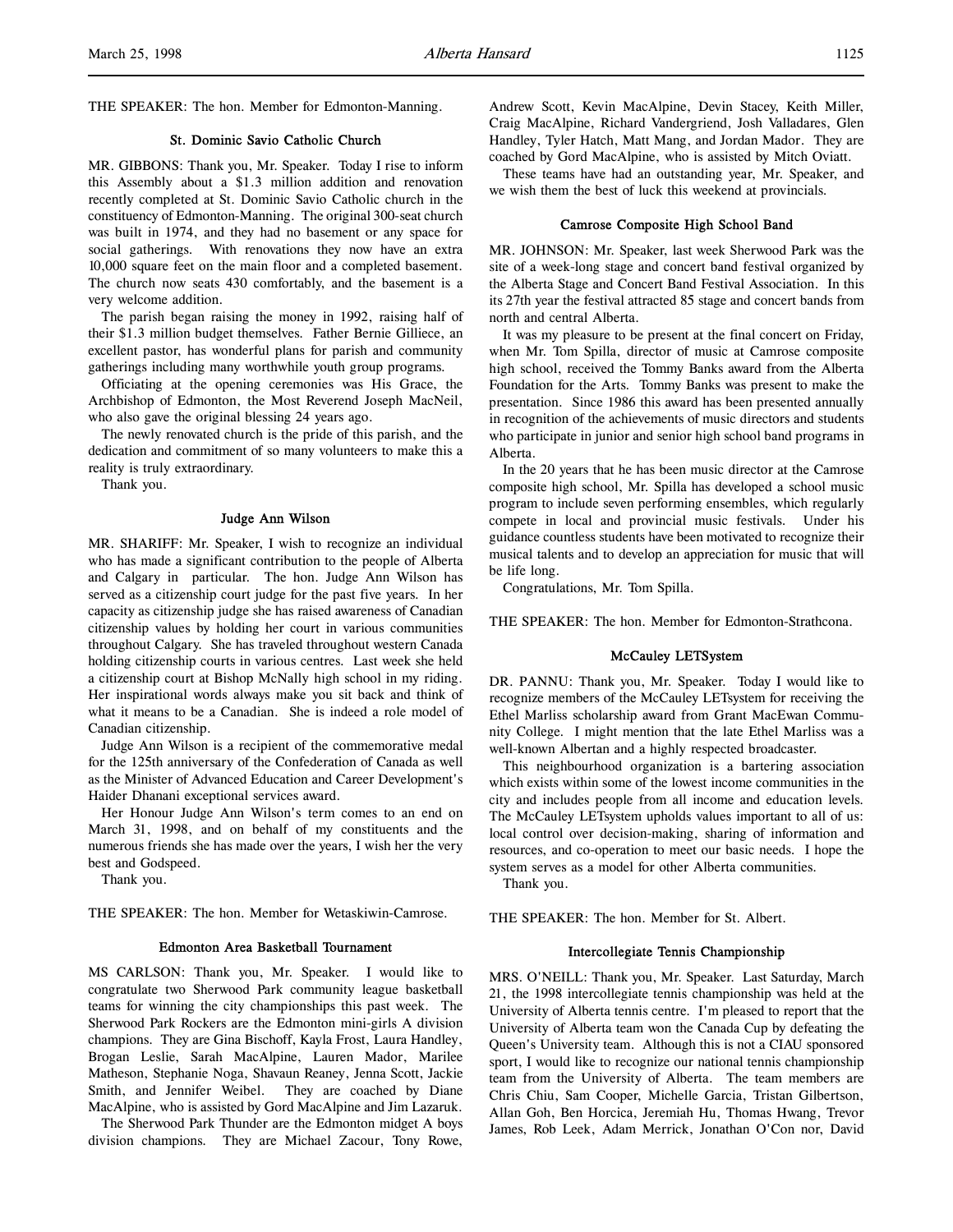Spady, Patrick Toner, Martin Weber, and Chris Yau. Their head coach is Russ Sluchinski.

I'd like to congratulate them all. Thank you.

## head: Oral Question Period Electric Utilities Deregulation

MR. MITCHELL: Mr. Speaker, the government has been clear in its statement that the benefits of electric deregulation will go to the residential customer. However, one of the Department of Energy's own technical papers states:

The move to a market environment results in price being set in the market place which may be higher or lower than rates set through regulation.

The Premier seems to have changed his mind in light of this revelation when he said yesterday: nothing is guaranteed; it's a bit of a crap shoot right now. To the Premier: will the Premier tell residential electricity users what will happen to their power rates after 2006, when it is the government's policy to discontinue the stable rates provision for electricity?

#### 1:50

MR. KLEIN: Mr. Speaker, that was in response to a question relative to the possibility of brownouts. It had nothing to do with rates whatsoever. [interjection] If the hon. member wishes to ask the reporter who asked the question, he's sitting up there in the gallery.

MR. SAPERS: Does he speak for government policy now?

MR. KLEIN: Mr. Speaker, all I'm saying is that he is alluding to the right answer to the wrong question.

DR. WEST: Mr. Speaker, in supplementation to this answer, the question would leave it on the floor of the Assembly and to the people of Alberta that under our regulated system prices never went up. It would also leave an assumption that regardless of what happens, we're going to guarantee the marketplace of the future as it relates to costings in the production of power. The example that I used the other day: we're going to say that going out forever, high interest rates will never come back, like 22 percent? We're also, by the insinuation of the leader of the official operation . . . [interjections]. A bad operation. We're going to insinuate that wage negotiations don't go up more than inflation and that inflation would stay at 1.4 percent like it is today and not 12 percent like it was in 1978? So this hon. member is suggesting to this government and to the people of Alberta that somewhere somebody could predict those things in absolute fashion. I think that's absolutely wrong of him to do that.

MR. MITCHELL: In his competence does the Premier, or the Minister of Energy perhaps, have any indication that residential rates won't go up in order to subsidize much lower commercial rates because big operations may have the leverage that residential users don't have?

DR. WEST: Mr. Speaker, today we do not cross-subsidize residential rates or any other rates, as they do in California with industrial rates or commercial rates. In the future it will be an open, competitive access, and there will be a market surveillance individual in there with the power council that will ensure that the

marketplace doesn't cross-subsidize in the future. So whatever indication the member is trying to leave on the floor, that is not true.

One thing that is true today, which he should know, is that we have an industrial power generation policy which allows operations like Dow Chemical or, in the future, Union Carbide or Nova to cogenerate power right on site, which gives them the opportunity to use their steam or byproducts from their productions to produce a cheaper form of electricity for them. But then any excess power they produce must be put into the power pool which then becomes available to all of us on a competitive basis, which should, given all market conditions, put downward pressure on electrical prices.

MR. MITCHELL: To the Premier: could the Premier, given that his own Department of Energy's study is ambivalent about which way rates will go, give us some study, a single study that bears out the contention that in fact residential rates may well drop? He's stating that very clearly. His Minister of Energy is stating it very clearly. Will they show us a study that gives us some indication that they will in fact drop?

MR. KLEIN: Mr. Speaker, history does indeed show that when there is competition, usually that competition exists for the benefit of the consumer, whether that person is buying from a retail store or is buying from an electric power company. Competition equals lower prices.

THE SPEAKER: Second Official Opposition main question. The hon. Member for Spruce Grove-Sturgeon-St. Albert.

#### Government Vehicles

MRS. SOETAERT: Thank you, Mr. Speaker. The Premier always says that he wants to find better and more effective ways of doing things, but nothing could be farther from reality. Regular Albertans have been asked to carry the load of the Conservative debt, while ministers, standing policy chairs, and the favoured few of this government get to ride around in the lap of luxury. The latest report from the minister of transportation proves that it is more effective and cheaper to the taxpayers, whom we work for, if we paid mileage instead of buying luxury cars. My questions are to the hon. Premier. Is it government policy to allow the Treasurer to bump up the limit of the purchase of luxury vehicles when they find that, for example, a Silverado, a Toyota 4-Runner, a Chevy Tahoe, a Grand Jeep Cherokee goes over the limit? Is that the policy?

MR. KLEIN: Mr. Speaker, it was a very detailed question, and to provide a detailed answer, I'll call on the hon. minister of transportation.

MR. PASZKOWSKI: Thank you, Mr. Speaker. All of that information was tabled last week. This was a study that was done by a management consulting firm that clearly indicated that the cost of a vehicle works out to \$70 per month. The indication also was that the average cost of the supposed luxury cars that we're driving is just over \$29,000. Last time I looked, there are other vehicles that indeed are just coming onstream. I think the Volkswagen bug is a prime example that's coming onstream that is just slightly below that in value. I'm not sure that's really what we want our Premier to be riding in.

In that report, Mr. Speaker, it was clearly pointed out that the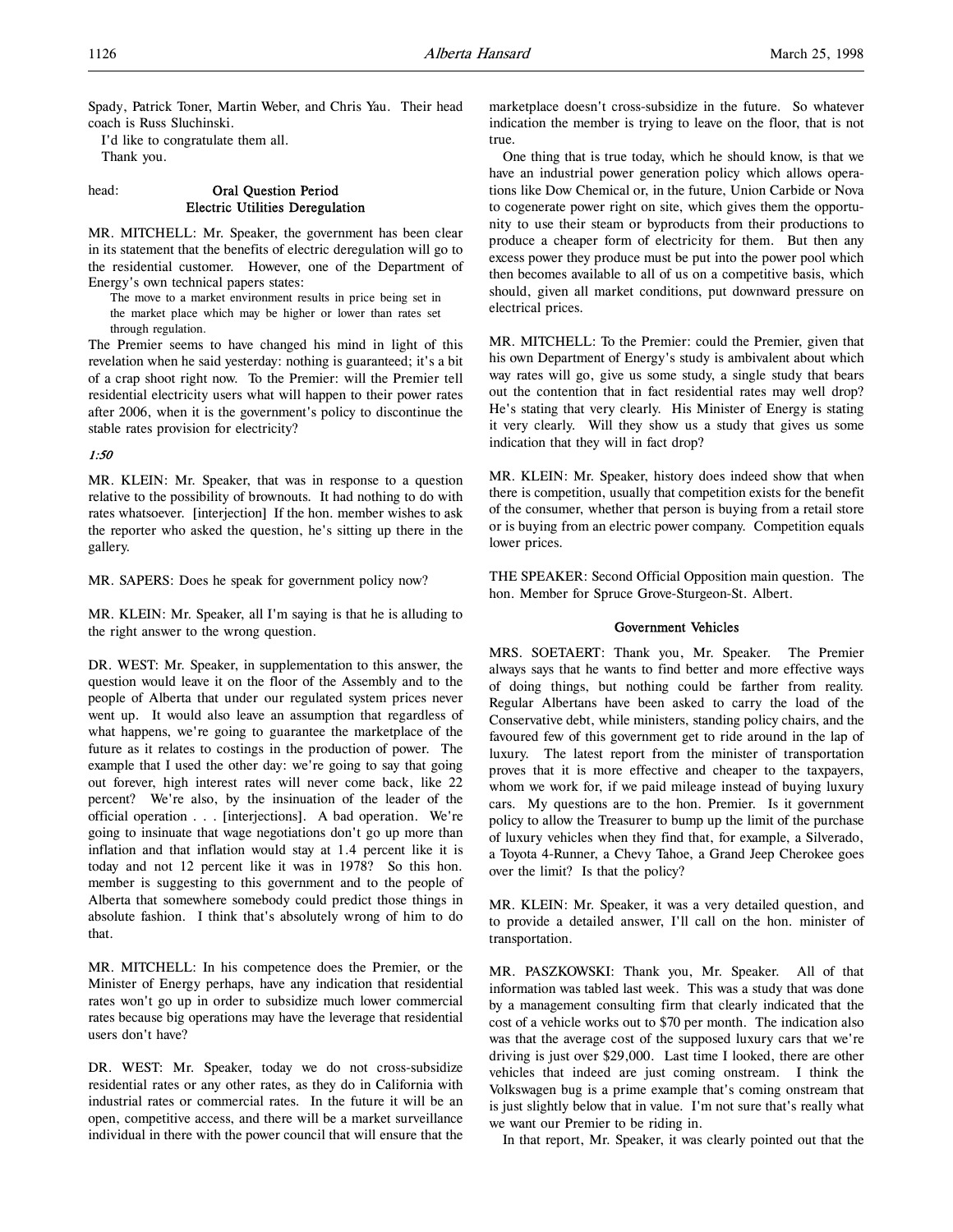cost of a vehicle is \$8,500. With driving mileage it's \$6,700. However, it also indicates that those same people that are using government cars on average pay in excess of \$3,000 taxes back to the government. Of that, over \$1,000 comes back to the provincial government. So in essence the numbers suddenly reverse, and suddenly it is more expensive. That was done by an independent management firm, not by our department.

## Speaker's Ruling Decorum

THE SPEAKER: My, oh, my. There seems to be a synergy between the hon. Member for Spruce Grove-Sturgeon-St. Albert and the hon. Minister of Transportation and Utilities. With the two of them, when one asks a question and the other one responds to it, it just seems to create such an interest from all members of the Assembly that literally dozens of conversations seem to develop from that. Why don't we just go with the time-honoured tradition of having one hon. member raise a question to one hon. minister, one hon. minister respond to one hon. member, and all of us try and listen.

Would the hon. Member for Spruce Grove-Sturgeon-St. Albert proceed.

MRS. SOETAERT: Thank you, Mr. Speaker. I think there's some sensitivity over there, and I appreciate that.

#### Government Vehicles

(continued)

MRS. SOETAERT: Given that the yearly amount that we could be saving would pay for a year of hot lunches for 150 inner-city children . . . [interjections] I know that doesn't seem important to some, but it is to me. Could the Premier please explain why being a leaner and more effective government never applies to the government's front bench?

MR. KLEIN: Mr. Speaker, I would remind the hon. member that the fleet has been reduced dramatically from 132 cars to something like – what? – 74 cars, and as the hon. minister pointed out, this is a \$70 dollar a month issue. A \$70 a month issue in a \$14 billion enterprise. One really has to question where this hon. member's priorities lie.

MR. SAPERS: I wouldn't tie my hitch to that.

MRS. SOETAERT: Tie your hitch to that.

Thank you, Mr. Speaker. Given that the minister has already reviewed this issue and you have the evidence that it is cheaper to pay mileage rather than have a luxury car, why won't you scrap the luxury car idea and just do mileage?

#### 2:00

MR. KLEIN: Mr. Speaker, first of all, what is a luxury car? A luxury car, in my mind, is a Cadillac or a Lincoln town car or a Park Avenue. I don't know anyone – well, maybe some MLAs might have a Jaguar, a Mercedes-Benz. Those are luxury cars. I don't know of anyone who has access to a government car that falls into that category. Luxury cars are defined as those kinds of cars: Cadillacs and Lincolns and BMWs and Mercedes-Benz and Bentleys. We don't have these kinds of cars.

Again, I remind the hon. member that we are talking about a \$70 item in the context of a \$14 billion operation.

THE SPEAKER: Third Official Opposition main question. The hon. Member for Edmonton-Meadowlark.

MS LEIBOVICI: Thank you, Mr. Speaker. Obviously normal doesn't live here anymore in Alberta.

#### Notwithstanding Clause

MS LEIBOVICI: The late Supreme Court Justice John Sopinka said: only the law allows the weak to win against the strong. Albertans want to know whether the Alberta Human Rights Commission had any role to play in the government's decision to invoke the notwithstanding clause in Bill 26. My first question is to the Minister of Justice. Did the minister ask for advice from the Alberta Human Rights Commission before he decided to suspend the rights of 703 vulnerable Albertans?

MR. HAVELOCK: No, Mr. Speaker. We also didn't ask the Fatality Review Board for advice. We didn't ask a number of other bodies for advice.

MS LEIBOVICI: Well, obviously this minister has no respect for the Alberta Human Rights Commission.

To the Minister of Community Development: why have Albertans heard nothing from our Alberta Human Rights Commission on the most direct attack we have ever witnessed against Albertans' rights? To the Minister of Community Development.

MR. HAVELOCK: Yeah, that's fine. Mr. Speaker, just to supplement briefly, I said nothing about whether or not I had any measure of respect for the Human Rights Commission. I do respect the Human Rights Commission. However, I do not go to the Human Rights Commission for legal advice with respect to government matters.

MRS. McCLELLAN: Mr. Speaker, I think there is no question that the Alberta Human Rights Commission commands the respect of Albertans and has done a very good job for this province. The Human Rights Commission very clearly understands its role and its mandate in this province, and that is to respond to requests for intervention or investigation of human rights questions. If the Human Rights Commission, which is an independent body that reports through my ministry, were questioned in this area, they would likely respond.

MS LEIBOVICI: Can the Minister of Community Development explain the silence of the Alberta Human Rights Commission with regards to this issue? Is it really just a toothless tiger that we have in this province?

MRS. McCLELLAN: Mr. Speaker, it is very obvious that the opposition has three prepared questions and cannot listen to the answer to the question that I just responded to and has to read the third one. I just explained that very clearly. The Human Rights Commission understands very clearly their role and their mandate in this province. If a request for advice or investigation on a human rights issue is brought to the commission, they respond appropriately, and they will continue to do so independent of this ministry, which they report through.

THE SPEAKER: The hon. ND opposition question, the hon. Member for Edmonton-Strathcona.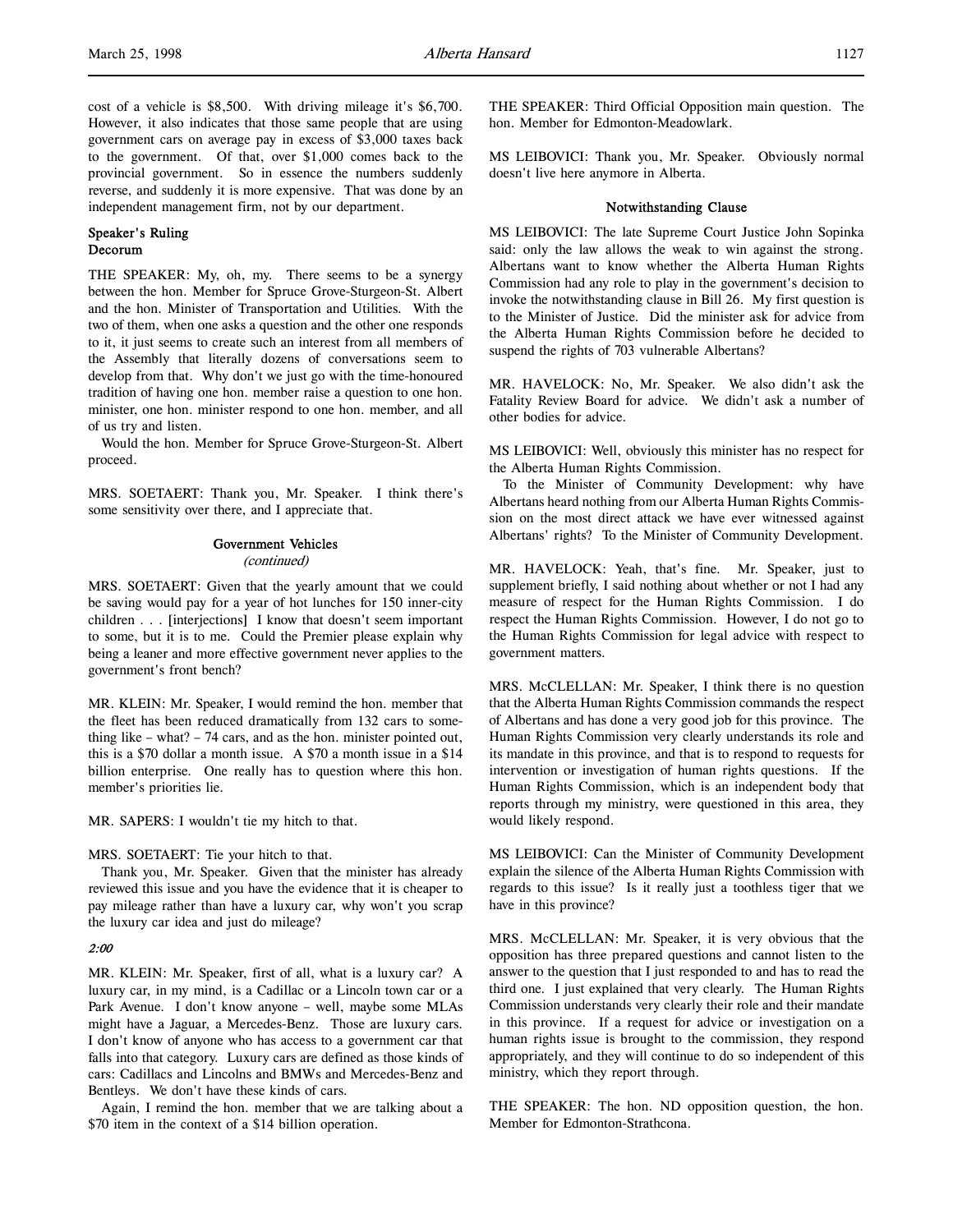#### Electric Utilities Deregulation

#### (continued)

DR. PANNU: Mr. Speaker, yesterday Albertans found out who really has the clout in this government. The Minister of Energy and his supporters in cabinet prevailed, and the Premier lost the internal power struggle over electricity deregulation. My question is for the hon. Premier. Given the Premier's graceful admission just a few weeks ago that his political antenna failed him with respect to Bill 26, why doesn't the Premier use some caution this time, find some courage, do the right thing, and stand up to the ideologues in cabinet by delaying the electric deregulation until there has been broad public consultation with all Albertans?

MR. KLEIN: Mr. Speaker, again, I remind the hon. member that indeed there was intensive, significant public consultation on this particular issue. It was a public consultation that stretched over a period of four years. I wish I had the letter. Perhaps the hon. Minister of Energy has it. It's a letter that I would like to table.

Mr. Speaker, there seems to be amongst the industry widespread concurrence that this indeed should happen, even from the corporations who will be most affected by deregulation and competition. Certainly consumer groups have indicated that they want this. The power consumers association of Alberta has indicated that they want this.

This letter, Mr. Speaker, which I'd like to table, is from TransAlta. I'm just going to read the last paragraph. It says:

Alberta must continue to provide a climate that encourages investment in new power generation. Before long, demand for power in our growing economy will outstrip supply. By proceeding with Bill 27, the government signals a continued commitment to the economic growth of the province.

It's signed by Stephen G. Snyder, the president and chief executive officer of TransAlta Utilities. Mr. Speaker, TransAlta supplies about 60 percent of the power in this province. This is an indication of the kind of support there is for Bill 27.

DR. PANNU: Thank you, Mr. Speaker. The Premier seems to be in a listening mode, so my supplementary is to the Premier. Why is the Premier listening to his party's right wing while refusing to listen to the mayor and the city council of his hometown of Calgary, which yesterday passed a motion asking for a delay to further electricity deregulation until such time as city council has had an opportunity to consult with Calgarians?

MR. KLEIN: Mr. Speaker, this bill is working its way through the Legislature. I understand from the hon. Minister of Energy – and perhaps he would like to go into it more, but there will be time for debate on this bill – that he has had discussions with officials in the city of Calgary and in the city of Edmonton. I understand that there may be some amendments coming forward that hopefully will accommodate the concerns of the municipalities. I would suggest that if the hon. member has some concerns with those amendments, he should debate and express those concerns at the appropriate time.

DR. PANNU: Thank you, Mr. Speaker. My second supplementary is to the hon. Premier as well. Why won't the Premier change his mind on complete electrical deregulation when he must by now have had an opportunity to review the ESBI study, which I tabled yesterday, which documents what a house of horrors partial deregulation has been?

MR. KLEIN: Mr. Speaker, why would I change my mind? It was a government position that we proceed with this bill. The legislation was introduced, as I pointed out previously, after four years of public consultation. There is widespread support generally for deregulation to create more power and more competition. So, no, I'm not going to change my mind on this bill at all.

Relative to the essence of the legislation and why it is necessary, I'll have the hon. minister supplement.

DR. WEST: Mr. Speaker, I find it amazing that the hon. member asking the questions took comments made by ESBI, which was at the time, in February, bidding on the position of transmission administrator in the province of Alberta and which has since won that position – it will be taking in June of this year the awesome challenge of operating the grid in the province of Alberta. ESBI, in that report that he tabled in the Assembly, was pointing out why we need deregulation. It did point out that none of the challenges that it had in its report were insurmountable, but without Bill 27 proceeding, the challenges could not be met.

So I think it's misrepresenting the report by ESBI to say that these are the things that are going to happen if you deregulate the electrical industry. In fact, that's why we're deregulating. ESBI pointed out how the system today, if unchanged, will create the problems that it pointed out. So I find it an amazing travesty of misrepresentation to take a document out of context and present it in this Assembly.

THE SPEAKER: The hon. Member for West Yellowhead, followed by the hon. Member for Edmonton-Norwood.

## 2:10 Cheviot Mine

MR. STRANG: Thank you, Mr. Speaker. My question today for the Premier is about an announcement last week by several environmental groups that UNESCO has questioned the approval of the Cheviot mine project by the governments of Canada and Alberta. In a letter dated December 18, 1997, the director of the UNESCO World Heritage Centre requested that Canada's permanent ambassador to UNESCO arrange for the government of Canada to consult with the government of Alberta to reconsider the decision on the Cheviot mine. My question to the Premier is: have we not already reviewed social, economic, and environmental impacts of the Cheviot mine project in an open and comprehensive public process?

#### MR. SAPERS: Well read.

MR. KLEIN: Yes, it was well read, and it's a legitimate question, a question that is of a great concern to this hon. member's constituency, Mr. Speaker.

Yes, there was a joint review panel established in 1996, one of the very first involving the federal government and the provincial government under the authorities of the Alberta Energy and Utilities Board and the Canadian Environmental Assessment Act, to consider the application by Cardinal River Coals Ltd. and TransAlta Utilities Corporation for the Cheviot mine hearings. Those hearings were very extensive, Mr. Speaker, and indeed examined all the social, economic, and environmental impacts of this particular project. At the end of the day both the province of Alberta through the AEUB and the federal government through EARP, or the environmental assessment review process, agreed that the project should go ahead. The environmental worthiness was proven.

MR. STRANG: Thank you, Mr. Speaker. My first supplemen-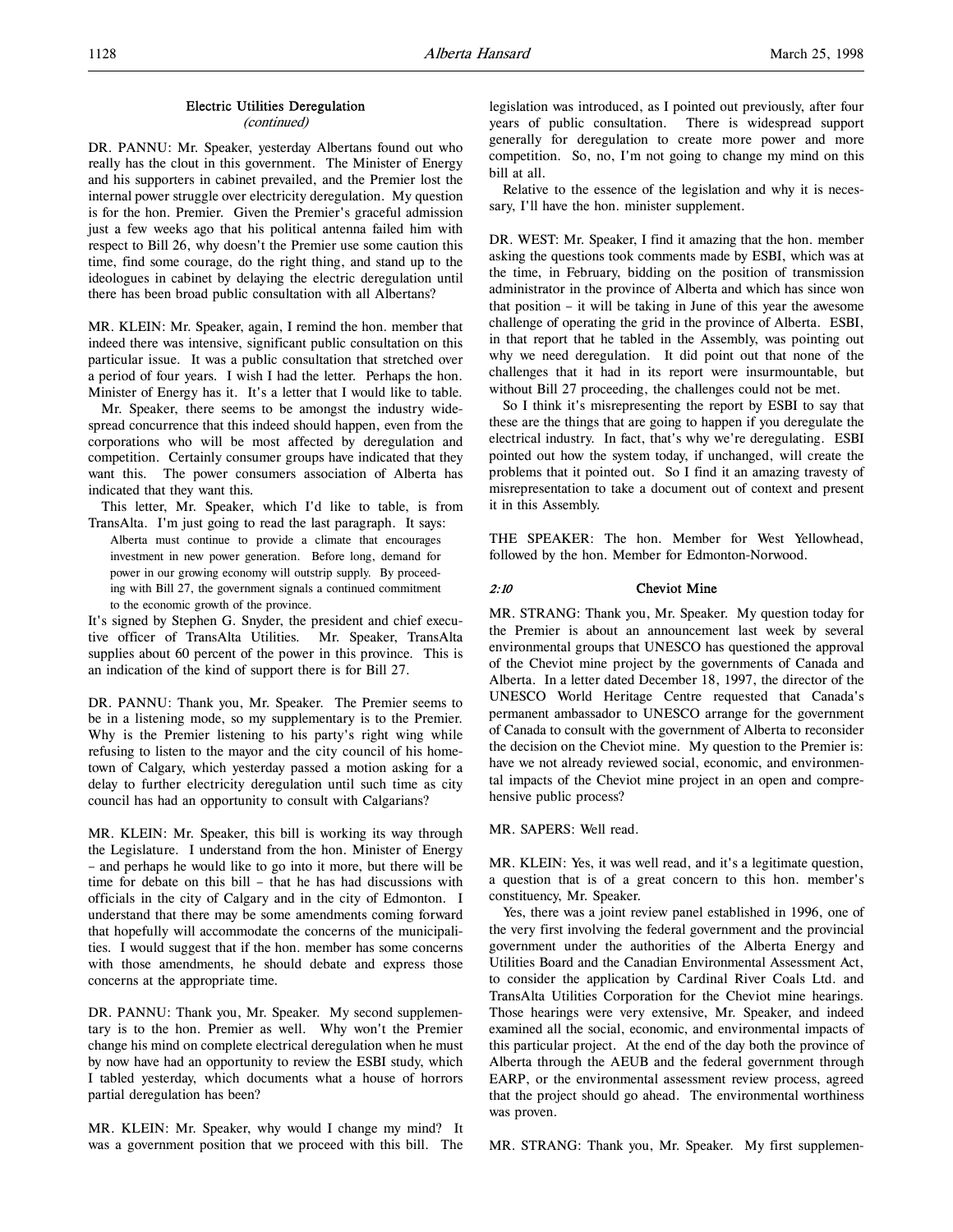tary is also to the Premier. We've heard a lot about alternate economic strategies, relocation of workers to other mine sites or industries, and all sorts of predictions about international marketing of coal. What are the benefits of this Cheviot mine project to Alberta?

MR. KLEIN: First of all, Alberta has something to be proud of with respect to mining. Some of the best engineering, some of the best mining expertise with respect to the extraction of coal exists right here in the province of Alberta. But it's more than that, Mr. Speaker. There is a need for this coal. This project will in fact create literally hundreds of jobs. It has proven itself to be environmentally sound. The project is a clean project, and the number of jobs and spin-off jobs are well documented in the report of the joint review panel.

MR. STRANG: Thank you, Mr. Speaker. My final supplementary question is for the Minister of Environmental Protection. Specifically how will the minister take into consideration the environmental effects of this project that the joint review committee acknowledged in their report?

MR. LUND: Well, Mr. Speaker, we've done a lot to protect the environment both before now and into the future relative to this particular project. I won't go into all of them because they're so extensive, but I want to mention the fact that prior to the hearing even, we set up the Cardinal Divide natural area. That sets aside some area for protection. Currently we are in the process of setting up a wildland area that will in fact buffer between the proposed coal mining site and the national park. So that will be there. As a matter of fact, the area comes a good deal around the mine.

We're also following through with the recommendations under the joint panel that the Premier referred to. One of things that they asked us to do is to implement the Coal Branch access management plan, so we are doing that. We are going to set up some forest land use zones, in which of course off-highway vehicles and those sorts of things would be regulated with designated trails.

Mr. Speaker, currently we're setting up a joint panel committee with federal government representation on it to look at the carnivore situation and to look at the water resources licence that we have to issue before the project can go ahead. So that will have that kind of input.

There are a couple of issues relative to the accumulative effect on things like grizzly bears. We're dealing with the grizzly bear compensation that was recommended in the hearing, and really what that does is talk to the fact that there may be a disruption in the population and that we have to set aside areas. We're also looking at the harlequin duck. It's a very rare specie, and it turns out that this is about the area where in fact they nest. There are about 20 pair of those, if I remember right.

Well, Mr. Speaker, we are doing a number of other things too, but I'll save that for another day.

## Fort Saskatchewan Correctional Centre

MS OLSEN: Mr. Speaker, six employees of the Fort Saskatchewan correctional facility were fired on Monday. Teresa Tettamente is a constituent of mine. She is a single mother of four. She was one of those fired, and her children rely on her income. But Teresa and the five other employees were fired for the sole reason that they are entitled to benefits. My questions are

to the Minister of Justice. Can the minister explain why the department decided to fire Teresa, who received a very positive performance appraisal in July and a letter of appreciation in December encouraging her to keep up the good work?

MR. HAVELOCK: Well, Mr. Speaker, I'd like to correct a misstatement of fact at the beginning. They were not terminated for the sole reason that they were entitled to benefits. In fact, what happened is that the union originally complained to the department about the use of wage staff. This individual was a wage staff member. We had about 75. Due to the union's insistence, corrections was forced to recruit to full-time vacant correctional officer positions with permanent employees. The union-forced action meant that we no longer had work for 23 long-term wage staff.

The staff were told in advance the result of the union's position. A local 3 representative was in the meeting. What we did was that we held a limited competition for the 50 positions that were available. That competition was restricted to the department, and it was not open to the general public. The individuals were hired on the basis of merit. There was no seniority involved, and it was a competitive process.

I regret, Mr. Speaker, having had to take that action. However, again, the union requested that we fill the 50 vacant fulltime positions. Up until then we were utilizing about 75 wage staff to take care of our correctional needs. Quite frankly, we operated within the terms of our budget, and unfortunately we had to send out the termination notices.

MS OLSEN: Thank you, Mr. Speaker. Given that Teresa was indeed an employee who was full-time, why does the Minister of Justice believe in a policy of firing competent, experienced employees because they are entitled to benefits when it's cheaper to hire less experienced wage staff employees who are not entitled to benefits?

MR. HAVELOCK: You know, Mr. Speaker, I recognize that she was full-time; she was full-time wage staff. The decision had nothing to do with who was or was not entitled to benefits. The difficulty arose when the union came forward and said: fill these 50 vacant full-time positions; would you quit using wage staff. Now, if there's anything in that answer which the hon. member doesn't understand, if she'd like to put it down in writing for me, I would be happy to give her a written response. However, Mr. Speaker, I can't go into a lot of detail, because we are discussing confidential personnel matters and it's inappropriate to be raising them in the House.

MS OLSEN: Thank you, Mr. Speaker. My final question is to the Premier. Given that Ms Tettamente has an excellent performance record and she lost her job, can you explain to her why your Justice minister, who has an abysmal performance record, still has his job?

MR. KLEIN: Well, Mr. Speaker, I remind the hon. member that more people voted for the hon. Minister of Justice than any other candidate from any party in the last election.

Mr. Speaker, the hon. Minister of Justice was hired by the people. Now, if the people want to fire him, that's up to the people. That's what elections are all about. But I don't think they're about to.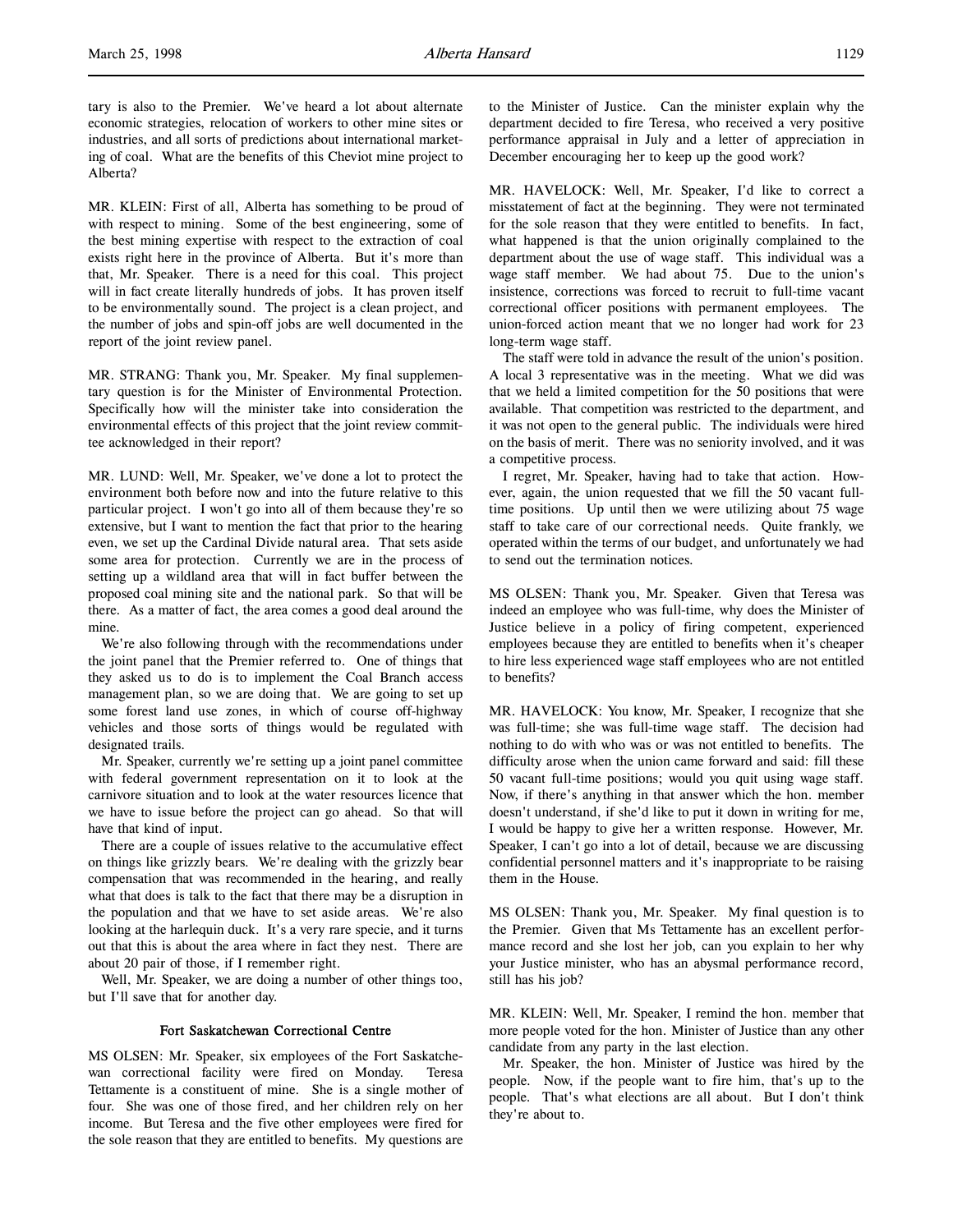## 2:20 Shooting Deaths on Tsuu T'ina Reserve

MRS. TARCHUK: Mr. Speaker, as we all know, last weekend a tragedy occurred when a mother and her son were killed on the Tsuu T'ina reserve. This event has received not only local but provincial, national, and some international attention. Many are shocked. A community is in mourning. My question is to the Minister of Justice. Will you please provide the Assembly an update on the situation?

MR. HAVELOCK: Well, Mr. Speaker, what happened indeed is a tragedy. A mother and her son are now dead, and a community is left in mourning. The RCMP are now conducting a criminal examination. In addition, the medical examiner's office launched an investigation immediately into the course of events and has recommended to the Fatality Review Board that an inquiry be held. As I said yesterday, Mr. Speaker, the process is for the criminal investigation to be completed prior to any fatality inquiry being held.

MRS. TARCHUK: My first supplemental question is also to the Minister of Justice. Considering that the community where this happened is on federal reserve land, could you clarify for us what authority you have in this matter?

MR. HAVELOCK: Mr. Speaker, the authority of Alberta's Justice minister extends to criminal matters throughout the province. Section 36 of the Fatality Inquiries Act allows for the Attorney General, on the recommendation of the Fatality Review Board or otherwise, to "order that a judge conduct a public inquiry into a death or 2 or more deaths that arose out of the same or similar circumstances." In this case, Mr. Speaker, I was just advised prior to coming into the House that the Fatality Review Board has recommended a fatality inquiry.

Coincidentally, this morning I was meeting with department officials, and we were reviewing this matter. We determined at that time that we should go forward with an inquiry as opposed to waiting for the process to take place. Mr. Speaker, before the House I am quite prepared to commit that we will be ordering an inquiry. However, it is vital that the criminal investigation be concluded before that inquiry is held. If any charges stem from the investigation, then they, too, must be dealt with before the inquiry will take place.

MRS. TARCHUK: My final supplemental, Mr. Speaker, is again to the Minister of Justice. When you say that you commit to an inquiry, can you give us a few more details on what this inquiry entails?

MR. HAVELOCK: As I've indicated, Mr. Speaker, it's important that we let the process go forward and the criminal matter be addressed. As the matter is being investigated by the police presently, we have to exercise restraint from making a lot of comments about this situation.

Having said that and as I indicated in my previous answer, there will be an inquiry, and in my view as this sad event occurred on federal lands and involved our federal police, it should involve the federal government. Consequently, I will be formally inviting the federal government and First Nations representatives to participate in the fatality inquiry. It will be held before a provincial court judge at a later date, and I will consult with the Chief Judge of Alberta regarding the judge who will be appointed to hear that. Further details will be announced soon. However, I can also

indicate that our department has had some discussions with the federal Solicitor General, and he has requested that I give him a shout later on this afternoon, which I intend to do, and discuss this matter further.

I believe, Mr. Speaker, that it's incumbent upon all of us to do what we can not only as a government but as police officers and as community members to ensure that events such as this do not reoccur.

THE SPEAKER: The hon. Member for Edmonton-Glengarry, followed by the hon. Member for Dunvegan.

## Home Care

MR. BONNER: Thank you, Mr. Speaker. About 40 seniors in Redwater and Gibbons have been told that they will be losing the nurse who visits their seniors' lodges and enables them to stay in their own homes. My first question is to the minister responsible for seniors. Has the minister told the Health minister that seniors stay healthier and indeed that it is cheaper for the health system if home care is provided in their own homes?

MRS. McCLELLAN: Mr. Speaker, I've had numerous conversations with the Minister of Health regarding benefits for seniors that apply through the health system, and I can assure the hon. member that the Minister of Health, the Minister of Community Development, and the Minister of Municipal Affairs work together on a consistent basis around the issues of seniors' lodging, home care, long-term care.

I am very concerned that this situation has arisen. I'm very concerned for those seniors. We've had a lot of discussions around that area. I regret to say that this is not unique to that particular area, and the Minister of Health has put in place a review to look at the long-term care needs of seniors. It's chaired by the hon. Member for Redwater. I think the Minister of Health might want to add to my comments to inform the hon. member what that review can reveal in areas such as this.

MR. BONNER: To the Minister of Health: what has the minister done to ensure that these seniors do not lose their nurse and are able to remain in their homes?

MR. JONSON: Well, Mr. Speaker, with respect to the situation, which I believe involves the Lakeland health authority, the member for that area has been in contact with the regional health authority. We have been monitoring the situation. I'm not clear, quite frankly, and I do not have the information at this point in time as to the basis for the health authority wanting to make this transfer. I think they are adequately funded. Certainly they, I think, have the capacity to provide for the home care, and we need to give them time to provide us with an answer in terms of what seems to be a policy issue or some local issue. I realize it is a basis for concern, but in terms of our directions in this area, we are emphasizing home care. We are doing a review of the trends and directions that need to be taken by government in the whole field of home care.

Why has this particular move been made at this time? I do not know the specific answer.

MR. BONNER: Mr. Speaker, given that these are handpicked appointees of the government and that this government holds the purse strings, will the minister now instruct Lakeland officials to keep the home care nurse for Gibbons and Redwater seniors?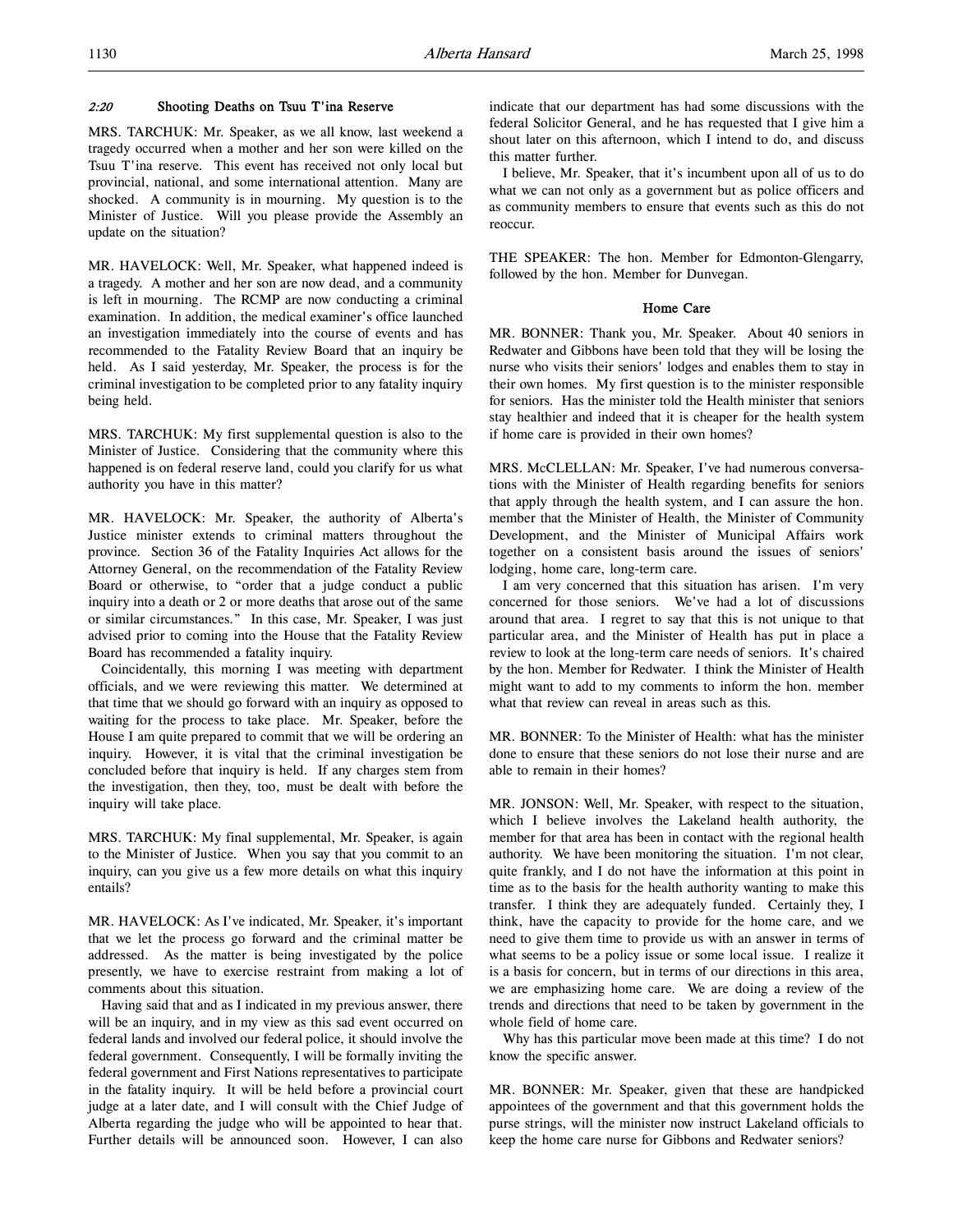MR. JONSON: Mr. Speaker, I think that our regional health authorities are due the courtesy of getting their side of the story and their reasons for any particular move and having an opportunity to consider or reconsider the decision they've made. That's the basis on which I'll operate.

THE SPEAKER: The hon. Member for Dunvegan, followed by the hon. Member for Edmonton-Glenora.

# Spirit River Health Care Facilities

MR. CLEGG: Well, thank you, Mr. Speaker. My question today is to the Minister of Public Works, Supply and Services. In 1986, when I was first elected, the town of Spirit River was promised a long-term care facility. Some residents in that area tell me – and I can't confirm it – that they were promised this facility in 1974. Again they were promised in 1997. Can the Minister of Public Works, Supply and Services guarantee me that Spirit River and area will get their much-needed long-term care facility?

MR. WOLOSHYN: Thank you, Mr. Speaker. Due to the fact that the tender was so much above the project budget and the pretender estimates, we have decided that we would not be awarding the tender for that project at this time.

MR. CLEGG: Well, Mr. Speaker, I didn't like that answer. By accepting that answer, I would almost say that they're not going to get their facility. Have you another plan in place that they will get that facility?

MR. WOLOSHYN: Mr. Speaker, the needs that have been identified in the Spirit River community are real. Along with not accepting the tender for the whole project, we have approved an amount of \$850,000 to proceed with the needed roof repairs and landscape work to rectify the flooding, and we're also looking at the extended care.

MR. CLEGG: That's a better answer, Mr. Speaker.

# AN HON. MEMBER: Ask him to resign.

MR. CLEGG: My members around me said to ask the minister to resign, but I'm not going to do that.

Certainly the community health services in that town are also in very bad need of some new facilities because they've been operating in a very small area. Are there any plans to make some improvements to their facilities?

# $2.30$

MR. WOLOSHYN: Mr. Speaker, the member is correct. I had occasion to visit their facilities, and in our view they are inadequate. However, we do have an excellent facility across from the hospital, the courthouse, and we'll be looking at renovating that to meet the needs of the community health services. Hopefully, with the co-operation of the Mistahia health region, all their needs for this project will be met, albeit in a different avenue than what was originally presented.

#### Grant MacEwan Community College

MR. SAPERS: Mr. Speaker, between 1993 and 1997 Grant MacEwan Community College in Edmonton lost nearly \$2.7 million worth of funding. At the same time enrollment grew from just over 5,200 students to well over 6,400 students. Without the

money to support this growth, the college is now facing a shortfall of in excess of \$1 million, and students and faculty are concerned that the burden of this deficit will once again be placed upon their shoulders. To the minister of advanced education: what assurances will the minister provide that this funding shortfall will not result in a single layoff of more staff and a decrease in the quality of education that goes along with fewer people trying to do more work?

MR. DUNFORD: Thank you, Mr. Speaker. There's no question of the ability of the postsecondary institutions to increase productivity. As the hon. member has correctly pointed out, while they took the 21 percent cuts at the institutional level, they also were actually able to increase enrollments. So Grant MacEwan College, which is the subject of the question today, is in a similar situation to many of the other facilities that we have in our postsecondary institutions. The taxpayers of this province, in helping us with a three-year business plan, have set out the amount of dollars that we have available for these institutions. We will shortly be bringing forward legislation to indicate what we expect from students as far as their contribution. The difference between that is going to have to be made up by a rationalization of programming, if that's the case, or increased private-sector support for that institution.

MR. SAPERS: Mr. Speaker, I don't think I like that answer very much.

Given that the president of the college has warned that our current financial picture is not adequate and the head of the faculty association has said, and I quote, we're killing our people, will the minister agree to an emergency meeting with the college's board of governors this week so that the pending crisis can be averted? They can't wait for your promise of tuition caps.

MR. DUNFORD: Well, Mr. Speaker, I do appreciate the hon. member trying to put himself into a position of being spokesperson for the board of governors of Grant MacEwan, but this minister has been very responsive to requests for meetings. As we stand here today, such a request for a meeting has not been offered. Should the president of Grant MacEwan or more importantly should the chair of the board of governors request a meeting, we'll of course see what we can do in terms of our schedule. I think one of the most defining moments for the postsecondary education system in this province has been how since 1993 the ministry of advanced education has consistently responded and responded quickly to requests and needs for meetings. Should a request come, I'll be glad to meet when we can.

MR. SAPERS: Thanks, Mr. Speaker. Just thought it was a chance to initiate it.

Maybe the minister of advanced education or perhaps the Minister of Energy – could one of you at least just write a memo to the Provincial Treasurer simply asking him to increase the per student grant awarded to the college? I understand that's the way things are now done in this government.

MR. DUNFORD: The system that we have brought into government since 1993 that utilizes the standing policy committees as we carry forward business plans is a type of process that I am very much in favour of. I think it is an initiative that other jurisdictions ought to be looking at. I realize it's a first in Canada. Like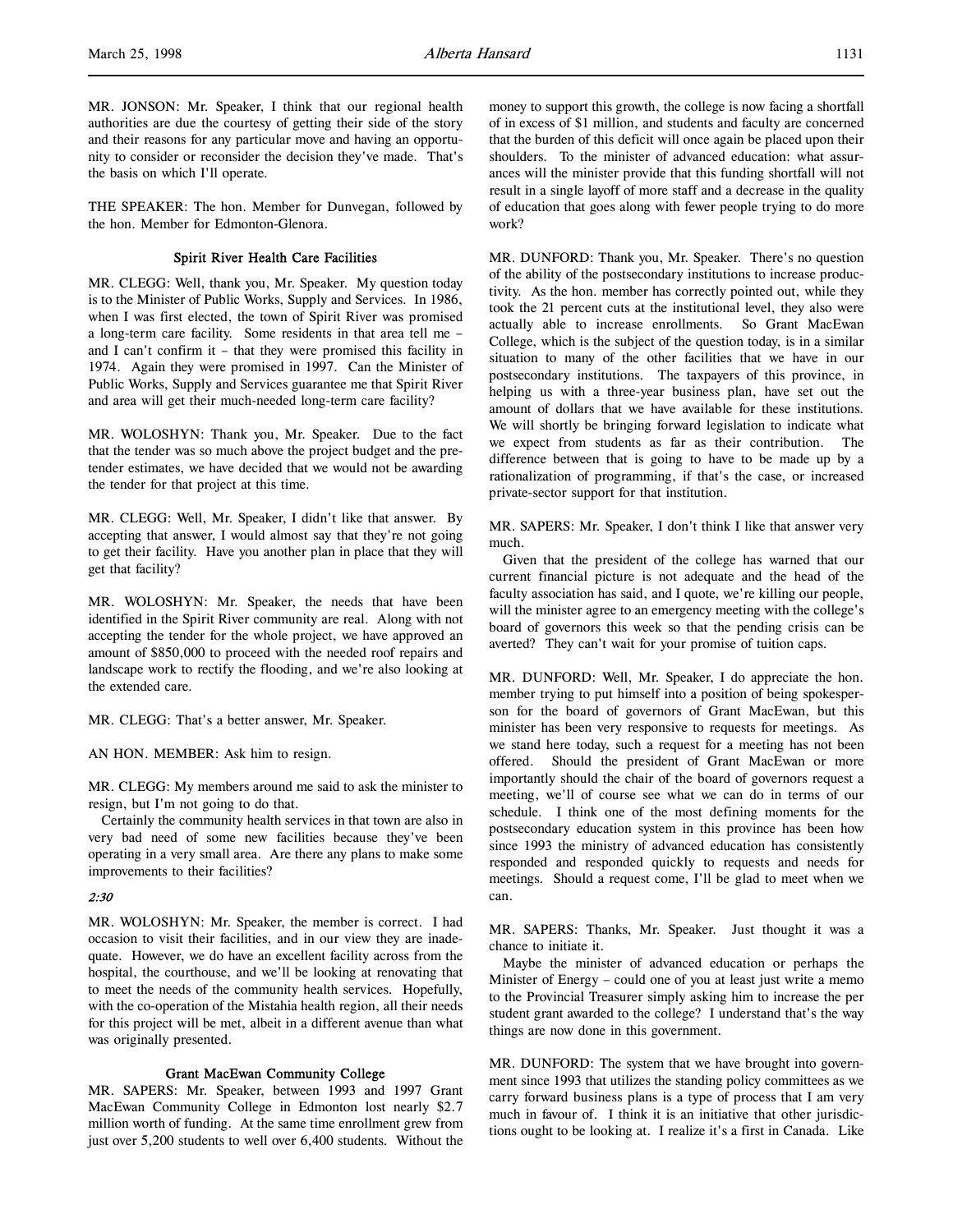many things that we do in Alberta, we tend to lead the nation. So we have a system. For the hon. member's edification on this, the caucus that I represent has been the ones that have ratified my business plan. I think it is an appropriate process, and it's one which I support.

THE SPEAKER: The hon. Member for Calgary-Currie, followed by the hon. Member for Edmonton-Mill Woods.

## Charter Schools

MRS. BURGENER: Thank you, Mr. Speaker. I support charter schools, and I continue to be frustrated by the lack of co-operation in implementing charters into our publicly funded school system. I have a concern that was raised last week with the Science Alberta Foundation having been granted a charter to operate in the Calgary school system, and then the public school board withdrew the offer of space that had been under discussion in the implementation of their charter and specifically identified that they would not offer lease space arrangements to any charter that was outside their board but in fact rested with the Minister of Education. My question to the minister is: if students are residents of a board, even though the charter was granted by the minister, does the board have the responsibility to facilitate physical accommodation of an approved charter?

MR. MAR: Mr. Speaker, the answer is no. Charter schools are the choice of parents. If parents choose to send their child to a school that is not operated by the resident school board, that board is not responsible to accommodate a charter school or provide an education program for that child as long as they're enrolled outside of the jurisdiction. In the case of charter schools that are not established by a school board, the physical accommodation of the school is the responsibility of the charter school board.

MRS. BURGENER: I don't like that answer either, Mr. Speaker. Given the Calgary board of education decision not to lease space to the science foundation charter, what action is the minister considering? It impacts on their ability to implement their plan.

MR. MAR: Well, Mr. Speaker, I'm concerned about this very same issue that is being raised by the hon. Member for Calgary-Currie. It's my understanding at this time that the Calgary board of education is currently conducting a review of its facilities. I support this initiative because I believe that it may lead to the more effective and more efficient use of space in existing schools, but it is my hope that this review will be conducted in a timely manner in such a way that an agreement might be reached between the Calgary board of education and the science foundation charter that would allow them to operate in the school year beginning September 1998.

MRS. BURGENER: My final supplemental to the same minister: given that it is his responsibility to evaluate charter schools, will the role of the local school board in assisting in the implementation of charters, whether or not they are vested with that board or with the minister – these are resident students. Will that cooperation be considered in the review undertaken by the minister?

MR. MAR: Mr. Speaker, the charter school concept was introduced to allow for the innovation of the delivery of education to students. That is the primary criterion in the evaluation of a charter school. It was hoped that charter schools would provide a hothouse for innovative ideas for public schools to use, and I think that the support that it receives from a school board should be considered in the evaluation of a charter school.

head: Orders of the Day

head: Written Questions

MRS. BLACK: Mr. Speaker, I move that written questions appearing on today's Order Paper stand and retain their places with the exception of written questions 41, 42, 45, 46, 47, 48, 49, 50, 51, and 54.

[Motion carried]

# 2:40 Parks and Recreation Areas

Q41. Ms Carlson moved that the following question be accepted: How much did the Department of Environmental Protection spend in the fiscal year 1992-93 on, respectively, the management and operation of provincial parks, provincial recreation areas, and Kananaskis Country, how many staff were employed, how many of these were park rangers, and what are the comparable figures for the calendar year 1997?

MR. LUND: Mr. Speaker, we once again find it necessary to amend this motion in order to provide the information that I think the hon. member is looking for and to make the answer more meaningful. We need to cross out words like "staff," "park ranger," and "employed." As well, we need to look at the years that are asked for. It should be provided for fiscal year 1996-97 or 1997-98 rather than the calendar year of 1997.

So we need to strike out "respectively," and then we need to strike out, "staff were employed" and substitute "permanent positions and full-time equivalents were included in this budget," strike out "park rangers" and substitute "permanent park ranger positions," and strike out "calendar year 1997" and substitute "fiscal year 1996-97."

The question that we would accept will read:

How much did the Department of Environmental Protection spend in fiscal year 1992-93 on the management and operation of provincial parks, provincial recreation areas, and Kananaskis Country, how many permanent positions and full-time equivalents were included in this budget, how many of these were permanent park ranger positions, and what are the comparable figures for fiscal year 1996-97?

MS CARLSON: Mr. Speaker, we're very happy to accept these amendments. They strengthen the question.

[Motion as amended carried]

## Land and Forest Service

Q42. Mr. White moved that the following question be accepted: During the calendar years 1992 and 1997 how many fulltime equivalent staff were employed in the entire land and forest service and specifically in the forest management division and in forestry regional offices, what was the total area of allocated Crown land held under forest management agreements and other forms of tenure on which forest management operations had to be supervised, and how many full-time equivalent staff were involved in monitoring in the field?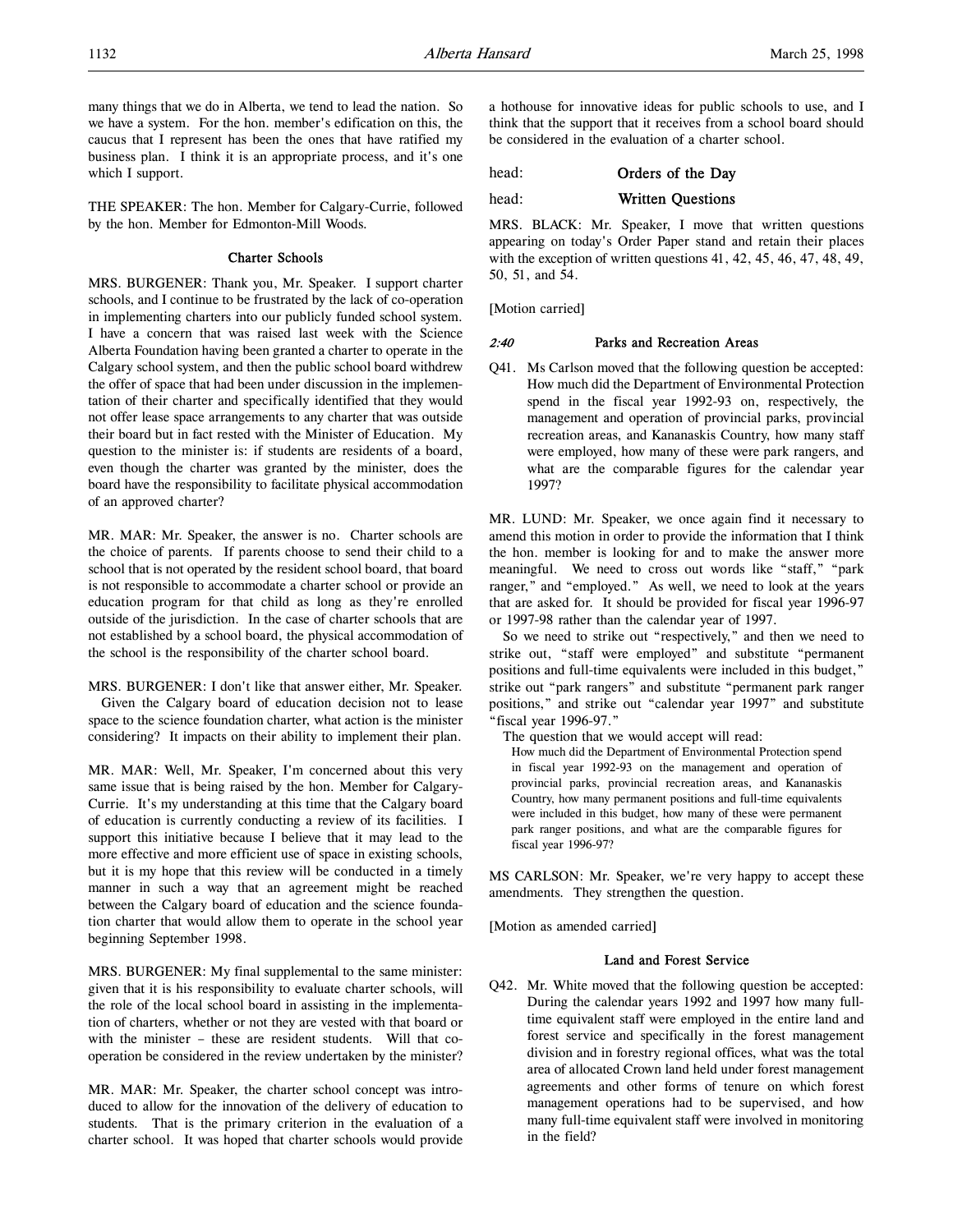MR. LUND: Mr. Speaker, once again we find it necessary to amend in order to make it meaningful and to, I think, get at what the hon. member wants. The reason we have to do this is because regional staff are located in regional offices as well as district offices. We would amend it by inserting "and district" after "forestry regional."

The motion as amended that we would accept will read:

During the calendar years 1992 and 1997 how many full-time equivalent staff were employed in the entire land and forest service and specifically in the forest management division and in forestry regional and district offices, what was the total area of allocated Crown land held under forest management agreements and other forms of tenure on which forest management operations had to be supervised, and how many full-time equivalent staff were involved in monitoring in the field?

THE SPEAKER: On the amendment.

MR. WHITE: This amendment is acceptable and was spoken of between the department and myself.

[Motion on amendment carried]

THE SPEAKER: The hon. Member for Edmonton-Calder to close debate.

MR. WHITE: Yes, Mr. Speaker, just to close debate. This particular written question is at the behest of a number of people who live in the various forest areas. They're concerned about the lack of staff in the department and the downsizing. This gives them a number that they can apply to their area and determine whether in fact forest management, in their view, has gotten better or worse in the way of review. This gives them a gauge to it, so I thank the department for the answer.

Thank you, sir.

[Motion as amended carried]

#### NFI Finance Inc.

Q45. Mr. Zwozdesky moved that the following question be accepted:

> What is the breakdown of the \$10.188 million in performing loans and \$1.344 million in nonperforming loans by individual company holding cellular system licences in the United States under NFI Finance Inc. as of December 31, 1996, as contained in the 1996-97 public accounts, volume 3, note 5, page 226?

MRS. BLACK: Mr. Speaker, on behalf of the Provincial Treasurer I'm afraid I'm going to have to reject Written Question 45 for the following reasons. First of all, according to Beauchesne  $446(2)(e)$ , it does not allow for the disclosure of information if disclosure could result in financial gain or loss to any person or group.

Also, under the FOIP Act section 15 provides for mandatory exemption from the disclosure of "commercial, financial, [or business] information of a third party" unless the third party consents to the disclosure. NFI would need to obtain the consent of third parties involved with the loans prior to disclosing the information. The individual companies concerned would have an expectation that their dealings with NFI are subject to commercial confidentiality. Therefore, we must reject the written question.

THE SPEAKER: The hon. Member for Edmonton-Mill Creek to close the debate.

MR. ZWOZDESKY: Yes. Thank you, Mr. Speaker. I'm disappointed to hear that this particular written question is being rejected, because of course it does deal with the accountability, openness, transparency issue, which I have spoken about at length in this House and which I think the Provincial Treasurer himself has also alluded to.

Now, having said that, I can respect the comments made by the hon. minister respecting confidentiality and third-party consent being requested and required with respect to disclosures. When we're dealing with significant amounts of money, such as the \$645 million loss as a result of the disposition of the NovAtel business back in May of 1992, I don't think it reflects on the current government that's sitting here. In fact, it's information that I still get asked about a lot. I still do, yes. I was hoping that the government would have been more forthcoming in accommodating that request.

It speaks to the entire list of loans and guarantees, which I appreciate we're moving out of and away from and haven't been in the business of being in business, as it's reported. So I thought this would have been a fairly straightforward note. I would just ask that the hon. minister convey to the Provincial Treasurer that disappointment and see if it's possible in fact for the Treasurer to approach answering this through some other mechanism than maybe through the formal machinations of the proceedings of this House. It's a substantial loss, and I still think that taxpayers are unsatisfied as to how it occurred and so on. So if we could ask the hon. member to please just put that forward, I will be happy with that.

Finally, maybe as part of that request, Mr. Speaker, they could also put forward the formal request for the third-party concurrence that's required.

Thank you.

[Motion lost]

#### NFI Finance Inc.

Q46. Mr. Zwozdesky moved that the following question be accepted:

What is the breakdown of the \$3.879 million provision for loss on notes by individual company holding cellular system licences in the United States under NFI Finance Inc. as of December 31, 1996, as contained in the 1996-97 public accounts, volume 3, note 5, page 226?

MRS. BLACK: Mr. Speaker, again I regret to say that we will have to reject this question for similar reasons as I stated from Beauchesne and section 15 of the freedom of information act. Again, third-party consent would have to have been obtained in order for this information to be disclosed. Quite frankly, a release of the information could expose NFI to criticism by its customers and possible legal action if anyone actually suffered a loss through the disclosure of this information.

So we must reject Written Question 46.

## 2:50

THE SPEAKER: The hon. Member for Calgary-Buffalo.

MR. DICKSON: Thank you, Mr. Speaker. I listened to the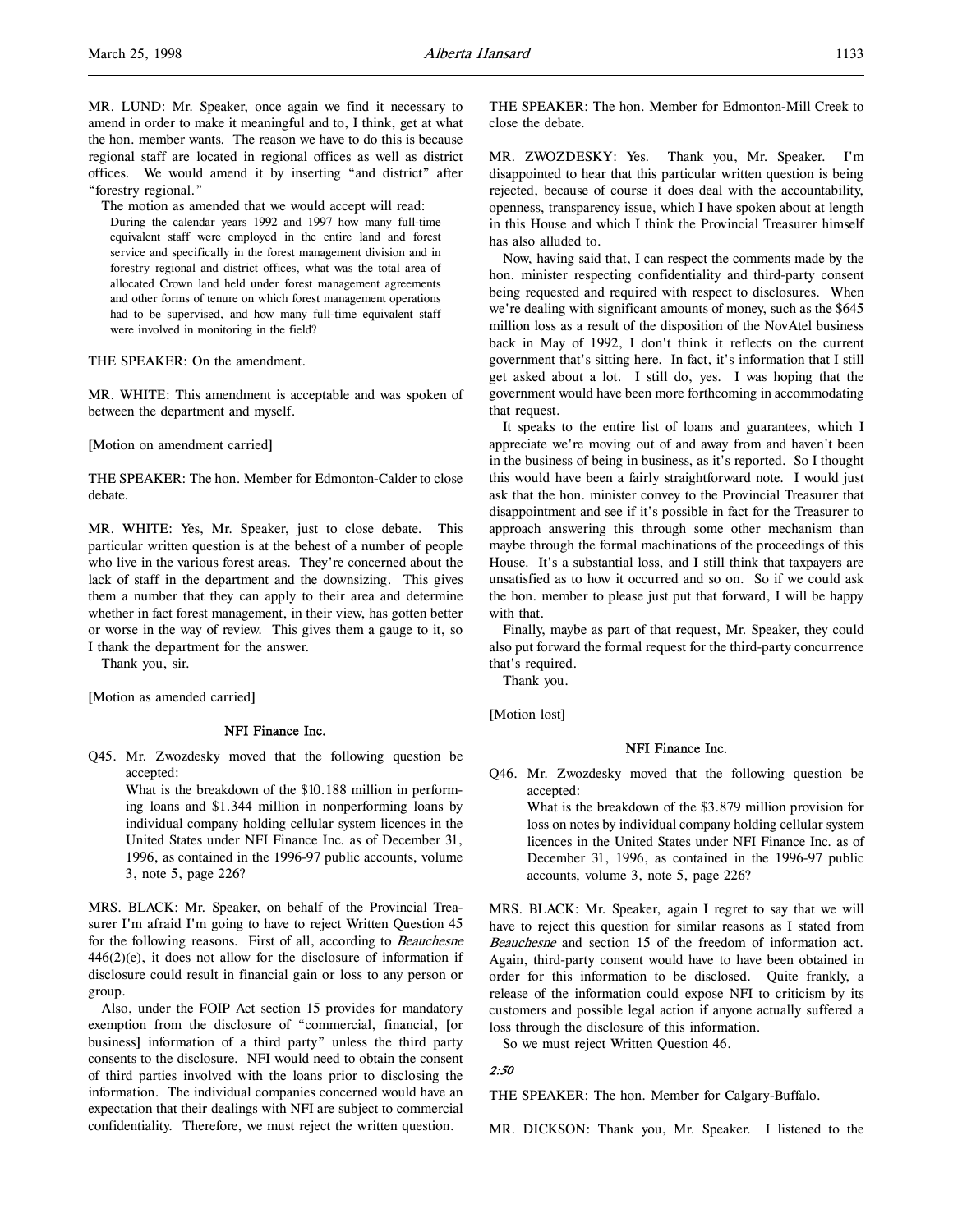explanation offered by the minister in terms of why the requested information isn't forthcoming. I'd just say that if one looks carefully at section 15 of the Freedom of Information and Protection of Privacy Act, it may be a mandatory exception, but there are a number of tests which have to be met before section 15 applies. Implicit in what the minister said is that the third party's consent was never solicited. That's what I took from the minister. [interjection] Well, that was implicit in what she said.

If, in fact, she didn't solicit the consent of the third party, then one has to ask – the structure of section 15 is that the public body gets a request, and the public body then has a responsibility to check with the third party. In many cases what we find is that when you actually consult with the third party, they say: we have no problem with this information being available. It's already available through either documentation and securities reporting or through other kinds of obligations they may have under the companies legislation.

So I think it is not good enough for the minister to simply cite section 15. I think there's more information we require. She cites Beauchesne, but the reality is that if Beauchesne were taken literally to the extension suggested by the Minister of Economic Development, you would never be able to access a kind of thirdparty information.

When all is said and done, recognize that what we're dealing with is a taxpayer interest. That's apparent. I think it's appropriate that the information be provided. The information that exists in the public accounts is inadequate. I think that section 15, in the absence of some communication with the third party, isn't any adequate explanation to refuse disclosure.

Thank you.

THE SPEAKER: The hon. Member for Edmonton-Mill Creek to close the debate.

MR. ZWOZDESKY: Thank you, Mr. Speaker. Once again I express some disappointment with regard to the rejection of this particular written question, which simply seeks additional information that, in my view, taxpayers have a right to receive.

I appreciate, again, the comments made by the hon. Minister of Economic Development respecting the legal aspect that has to be overcome when we're dealing with third parties and, of course, the potential for confidentiality rules to be breached and so on. However, we're dealing with about \$3.879 million Canadian as a provision for loss on the \$11.5 million in loans provided to U.S. cellular companies, which represents about a 33.6 percent provision for loss. I think a 33 percent provision for loss in any statement is quite significant and quite substantial and does require some form of explanation. It suggests that the remaining loan portfolio is at very high risk, which is what prompted the written question being posed.

I think taxpayers do have an inherent right to receive that information about these companies. They don't know who they are even; we don't know who they are. I would say that since Alberta taxpayers are backstopping these particular guarantees, these particular provisions that are being taken, they should be entitled to that information.

I would again ask the hon. minister if she would please just revisit this issue with the Provincial Treasurer and try and persuade him to undertake the requests necessary, to undertake the steps necessary and see if that information can in fact be procured and released to us at some point in the very, very near future.

Thank you, Mr. Speaker.

#### Corporate Income Tax

Q47. Mr. Zwozdesky moved that the following question be accepted:

What is the breakdown of the \$1.407 billion in corporate income taxes collected by the government during the fiscal year 1996-97 by asset size of taxable corporations as contained in the 1996-97 public accounts, volume 2, schedule 1, page 12?

MRS. BLACK: Mr. Speaker, on behalf of the Provincial Treasurer I'm pleased to accept the motion for Written Question 47.

THE SPEAKER: The hon. Member for Edmonton-Mill Creek to close debate.

MR. ZWOZDESKY: Thank you, Mr. Speaker. Thank you, hon. minister. We are looking very specifically for a distribution here, to be clear, of the Alberta tax payable portion by the asset size of the corporation. I would just advance the following breakdowns for further consideration in response to the acceptance just offered. We're looking for breakdowns for companies that are under the \$500,000 volume mark, those that exist between the \$500,000 and \$5 million mark, those that exist between the \$5 million and the \$25 million mark, and then a final fourth category of those companies that are in the \$25 million plus club. I know that Alberta Treasury produces a description of these, and I'm grateful that they've undertaken to provide them in turn to all members of this House.

So we thank the minister and the Provincial Treasurer for accepting that written question.

THE SPEAKER: Hon. member, what you're voting on is Written Question 47 as per the Order Paper, not as per just what was recently stated, if there's any difference.

MR. ZWOZDESKY: Yeah. I was just elaborating a bit there.

[Motion carried]

#### Accounts and Accrued Interest Receivable

Q48. Mr. Zwozdesky moved that the following question be accepted:

What is the breakdown of the \$1.707 billion classified as accounts and accrued interest receivable by individual entity as contained in the 1996-97 public accounts, volume 1, page 26?

MRS. BLACK: Mr. Speaker, once again on behalf of the Provincial Treasurer, I am able to accept Written Question 48.

THE SPEAKER: The hon. Member for Edmonton-Mill Creek to close debate.

MR. ZWOZDESKY: Thank you, Mr. Speaker. Once again, thank you, hon. minister, and thank you to the Treasurer for in fact exercising his OATH, which is openness, accountability, transparency, and honesty, which we've spoken about here.

Basically, just to be clear here, we're really looking for some additional explanation on the basic accounts receivable of the government. This \$1.7 billion in accounts and accrued interest receivable is indeed a significant amount of the over \$19 billion in assets held by the province as at March 31, 1997. So we're grateful for any additional clarifications, and I think taxpayers in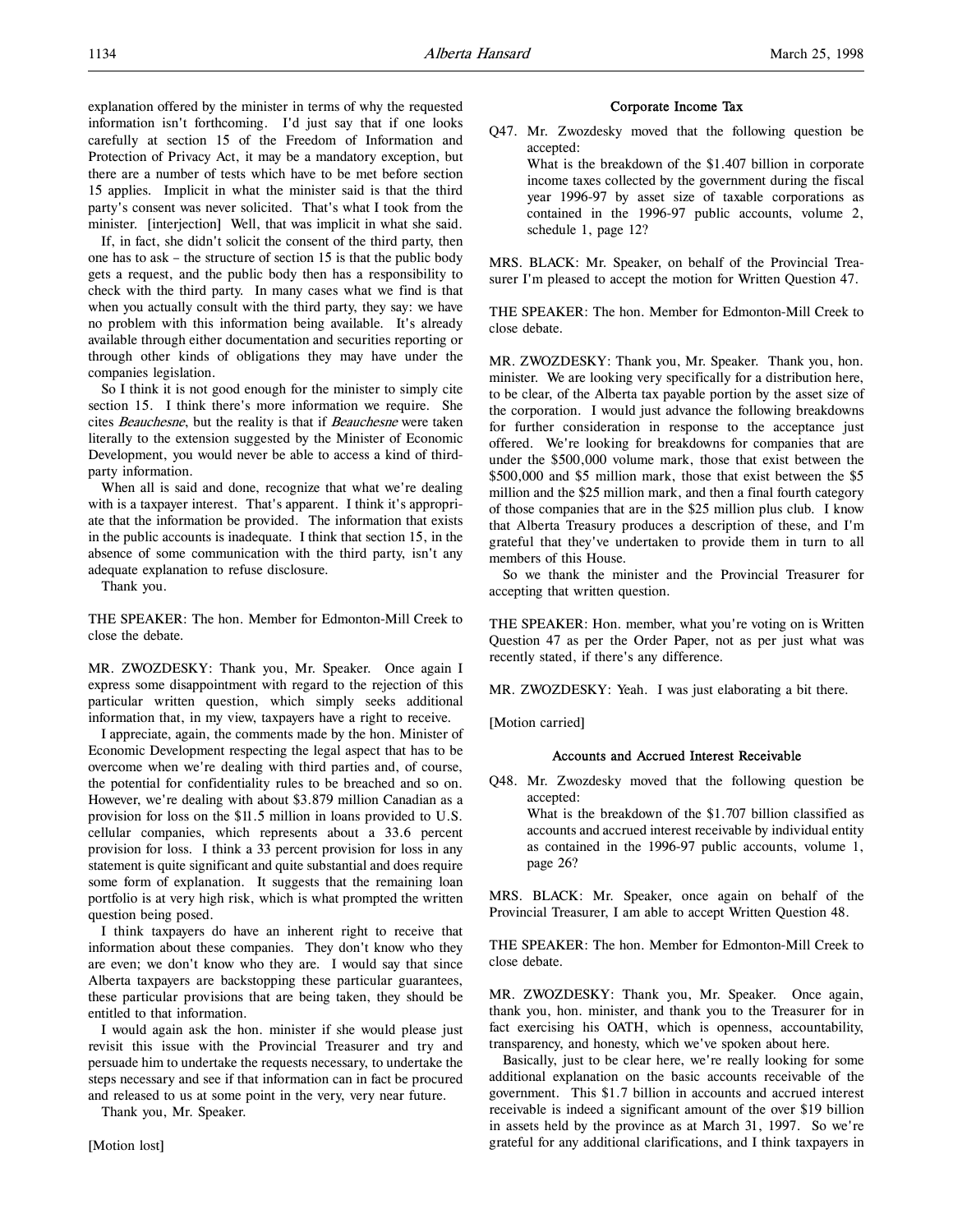turn will be as well. I know that individuals are very concerned about how Alberta Treasury is doing and how good a job it's doing in managing these assets. This will provide some proof positive, if that's in fact what the Provincial Treasurer is able to offer.

These loan arrangements that we're talking about really refer to those where there is interest accruing, and I'll look forward to that information forthcoming and once again thank the government for accepting that written question.

[Motion carried]

#### 3:00 Doubtful Accounts

Q49. Mr. Zwozdesky moved that the following question be accepted:

What is the breakdown of the \$203 million allowance for doubtful accounts by individual entity under accounts and accrued interest receivable as contained in the 1996-97 public accounts, volume 2, schedule 5, page 15?

MRS. BLACK: Mr. Speaker, again on behalf of the Provincial Treasurer, I'm pleased to accept Written Question 49.

THE SPEAKER: The hon. Member for Edmonton-Mill Creek to close debate.

MR. ZWOZDESKY: Thank you, Mr. Speaker. Once again I want to thank the appropriate individuals for having responded positively and for having accepted this particular request for a breakdown.

I just wanted to add a couple of brief comments by way of what we're looking for here, and that is to discover how much of the \$203 million allowance pertains to the departmental and to the revolving funds under such departments as but not limited to Education, Economic Development and Tourism, Community Development, Environmental Protection, Transportation, and so on, as well as how much of it pertains to government of Canada revenues receivable to the Alberta Petroleum Marketing Commission, the Alberta Government Telephones Commission, the Alberta heritage savings trust fund, and any accrued interest receivable that might reflect therein as well as whatever pertains to the Alberta Social Housing Corporation.

Mr. Speaker, the general revenue fund does not include Crown corporations, as we know, or provincial agencies or commercial enterprises. So the allowance for doubtful loans and advances does have an impact on the calculation of the \$21.3 billion net debt of the general revenue fund with those exceptions as of March 31, 1997. So I believe taxpayers will be well apprised of further insights into how the \$203 million allowance applies. I'm grateful for the positive acceptance of this written question as well.

Thank you.

[Motion carried]

#### Alberta Opportunity Company Loans

Q50. Mr. Zwozdesky moved on behalf of Ms Paul that the following question be accepted: What is the breakdown of the \$9.63 million in impaired loans by individual entity held by the Alberta Opportunity Company as of March 31, 1997, as contained in the 1996- 97 public accounts, volume 3, note 4, page 87?

MRS. BLACK: Mr. Speaker, I'm unable to accept the question as written and therefore have proposed an amendment to Written Question 50, which I believe the hon. Member for Edmonton-Castle Downs is in favour of.

The amendment would be: by striking out "What is the breakdown of" and substituting "How many accounts make up" and, secondly, by striking out "by individual entity" and substituting "and what was the maximum amount of any impaired loans."

So the question as amended, Mr. Speaker, would read: How many accounts make up the \$9.63 million in impaired loans, and what was the maximum amount of any impaired loan held by the Alberta Opportunity Company as of March 31, 1997, as contained in the 1996-97 public accounts, volume 3, note 4, page 87?

[Motion as amended carried]

#### Alberta Opportunity Company Loans

Q51. Mr. Zwozdesky moved on behalf of Ms Paul that the following question be accepted: What is the breakdown of the \$3.916 million specific allowance for loss on loans receivable by individual entity held by the Alberta Opportunity Company as of March 31, 1997, as contained in the 1996-97 public accounts, volume 3, note 4, page 87?

MRS. BLACK: Again, Mr. Speaker, the question that was written I would have to reject. However, I will put forward an amendment to Question 51 that again would strike out "What is the breakdown of" and substitute "How many accounts make up" and strike out "by individual entity" and substitute "and what was the maximum amount of any specific allowance for loss on loans." Therefore the question as amended would be:

How many accounts make up the \$3.916 million specific allowance for loss on loans receivable, and what was the maximum amount of any specific allowance for loss on loans held by the Alberta Opportunity Company as of March 31, 1997, as contained in the 1996-97 public accounts, volume 3, note 4, page 87?

Again, I believe the Member for Edmonton-Castle Downs is in favour of these amendments.

[Motion on amendment carried]

THE SPEAKER: The hon. Member for Edmonton-Mill Creek to close the debate.

MR. ZWOZDESKY: Thank you, Mr. Speaker. I believe that does conclude the debate, and we can proceed with the question, if you wish.

[Motion as amended carried]

# Water Level Monitoring

- Q54. Mr. Zwozdesky moved on behalf of Ms Carlson that the following question be accepted:
	- How many water level monitoring stations were in operation on rivers in Alberta between January 1, 1992, and December 31, 1992, and between January 1, 1997, and December 31, 1997, at how many sites was measuring automatic, at how many sites were measurements made manually in each year, and at the manual sites how many staff and how many volunteers were engaged in monitoring operations and with what frequency?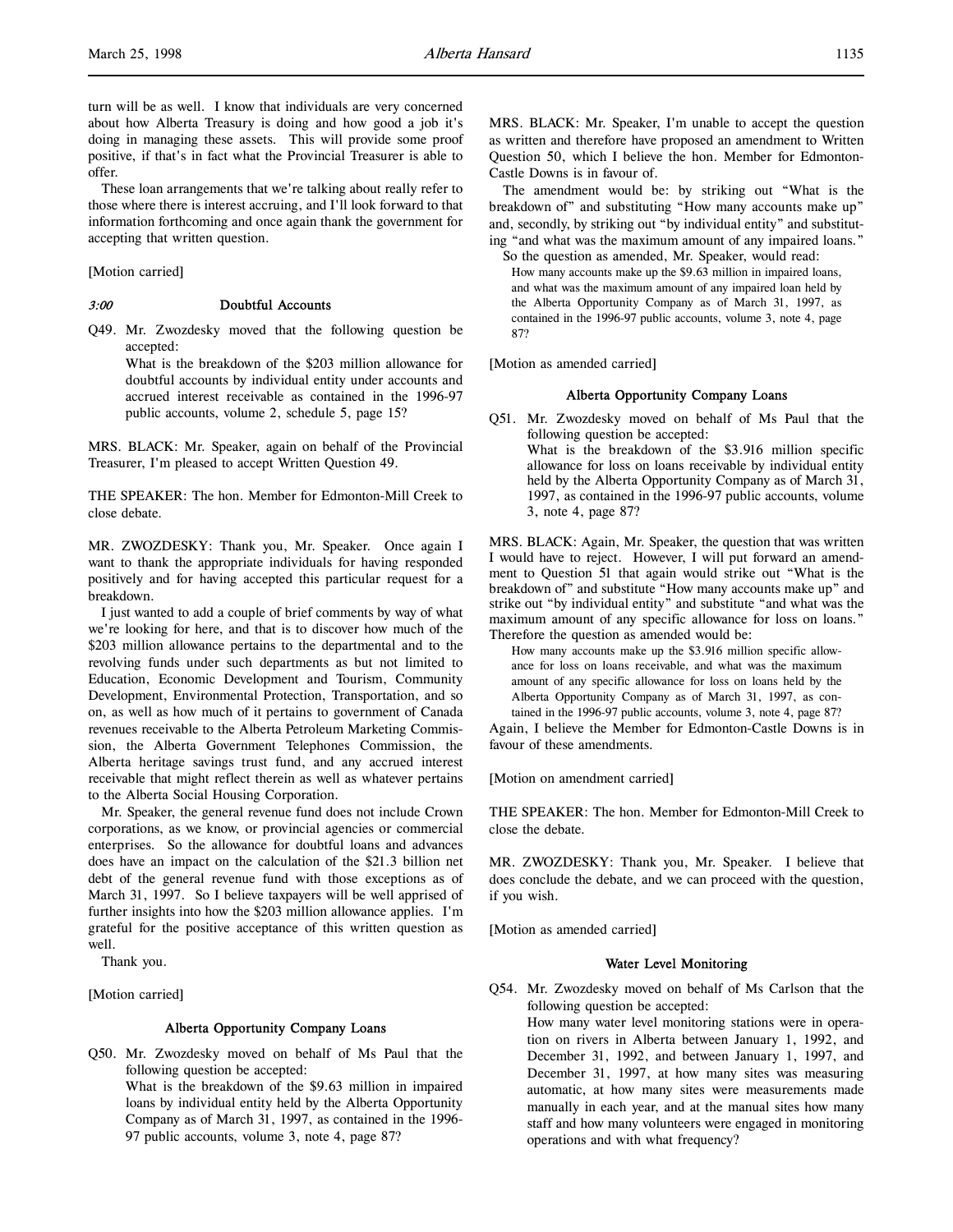MR. LUND: Mr. Speaker, I'm pleased to report that there were 452 water level monitoring stations operated on rivers in Alberta between January 1, '92, and December 31, '92; 392 were operating between January 1, '97, and December 31, '97. These were automatic recordings. There were no volunteers used, and within Alberta Environmental Protection 23 persons were employed in 1992 in the surface water monitoring section. In 1997, 29 were employed, but the workload was different then, in 1997. Approximately 15 percent of the staff time was used for river monitoring.

So we're accepting that question.

# THE SPEAKER: To close debate.

MR. ZWOZDESKY: Yes. Thank you, hon. minister. We'll look forward to receiving those responses in greater detail.

MR. LUND: Than I gave you?

MR. ZWOZDESKY: Yeah.

[Motion carried]

# head: Motions for Returns

3:10

# MRS. BLACK: Mr. Speaker, I move that motions for returns appearing on today's Order Paper stand and retain their places with the exception of motions for returns 43, 44, 52, 53, 55, and 56.

[Motion carried]

## Forest Management Science Council

M43. Mr. White moved that an order of the Assembly do issue for a return showing a copy of the minutes of all meetings of the Alberta Forest Management Science Council held from May 13, 1996, to the present.

THE SPEAKER: The hon. Minister of Environmental Protection.

MR. LUND: Thank you, Mr. Speaker. Once again we find it necessary to amend. In fact, the Alberta Forest Management Science Council does not keep detailed minutes, so we will be amending by striking out "minutes" and substituting "meeting summaries and council reports." So the motion that we would accept reads:

That an order of the Assembly do issue for a return showing a copy of the meeting summaries and council reports of all the meetings of the Alberta Forest Management Science Council held from May 13, 1996, to the present.

THE SPEAKER: On the amendment, the hon. Member for Edmonton-Calder.

MR. WHITE: Yes. Mr. Speaker, I will be forced to accept the amendment as presented. Unfortunately, it's not likely to include all the information that we'd like to have. If that's all they keep, one wonders, then, what the effect of the meetings is, but we'll have to accept this if they don't keep minutes.

Thank you, sir.

[Motion as amended carried]

## Forest Protection Advisory Committee

M44. Mr. White moved that an order of the Assembly do issue for a return showing a copy of the minutes of each meeting of the Forest Protection Advisory Committee held in the calendar years 1996 and 1997.

THE SPEAKER: The hon. Minister of Environmental Protection.

MR. LUND: Thank you, Mr. Speaker. Once again I find it necessary to amend.

Believe me, if the hon. member continues in this confrontational way when we are trying to help them, by making sarcastic comments after we have amended something so that we can provide him some information, I'm simply going to start rejecting these, because they're written so poorly. Like the last one: we simply don't have minutes. We offered to provide them with information. He gets up, stands, and makes a bunch of comments that are negative. So in the future if this continues, I'm simply going to reject those. Let that be fair warning.

We need, once again, to amend this one, because they in fact did not have any meetings in 1996. So we will be striking out "calendar years 1996 and 1997" and substituting "1997 calendar year." The motion that we will accept should read:

That an order of the Assembly do issue for a return showing a copy of the minutes of each meeting of the Forest Protection Advisory Committee held in the 1997 calendar year.

THE SPEAKER: On the amendment, hon. member.

MR. WHITE: Yes, Mr. Speaker. We'll accept the amendment as presented.

It seems that the minister is most touchy on this subject of asking that information be sent. The minister seems to believe that the information that he has is his own personal information and that therefore he can hold it back, not from this member but from the public. This member happens to be a private member that is asking the government of the day a question.

MR. LUND: You're not writing the right questions.

MR. WHITE: That's not the kind of response that would be elicited from a man of your stature, sir. I mean, this is information that should be open to the public. It's pretty sad.

[Motion as amended carried]

## Speeches by Deputy Ministers of Health

M52. Mr. Dickson moved that an order of the Assembly do issue for a return showing final drafts or copies of transcripts of speeches for each of the deputy ministers in the Department of Health for the period of February 1, 1995, until January 31, 1998.

MRS. BLACK: Mr. Speaker, on behalf of the Minister of Health I'm pleased to accept Motion for a Return 52.

[Motion carried]

## Help Eliminate Landfill Pollution Program

M53. Mr. Zwozdesky moved on behalf of Ms Carlson that an order of the Assembly do issue for a return showing a copy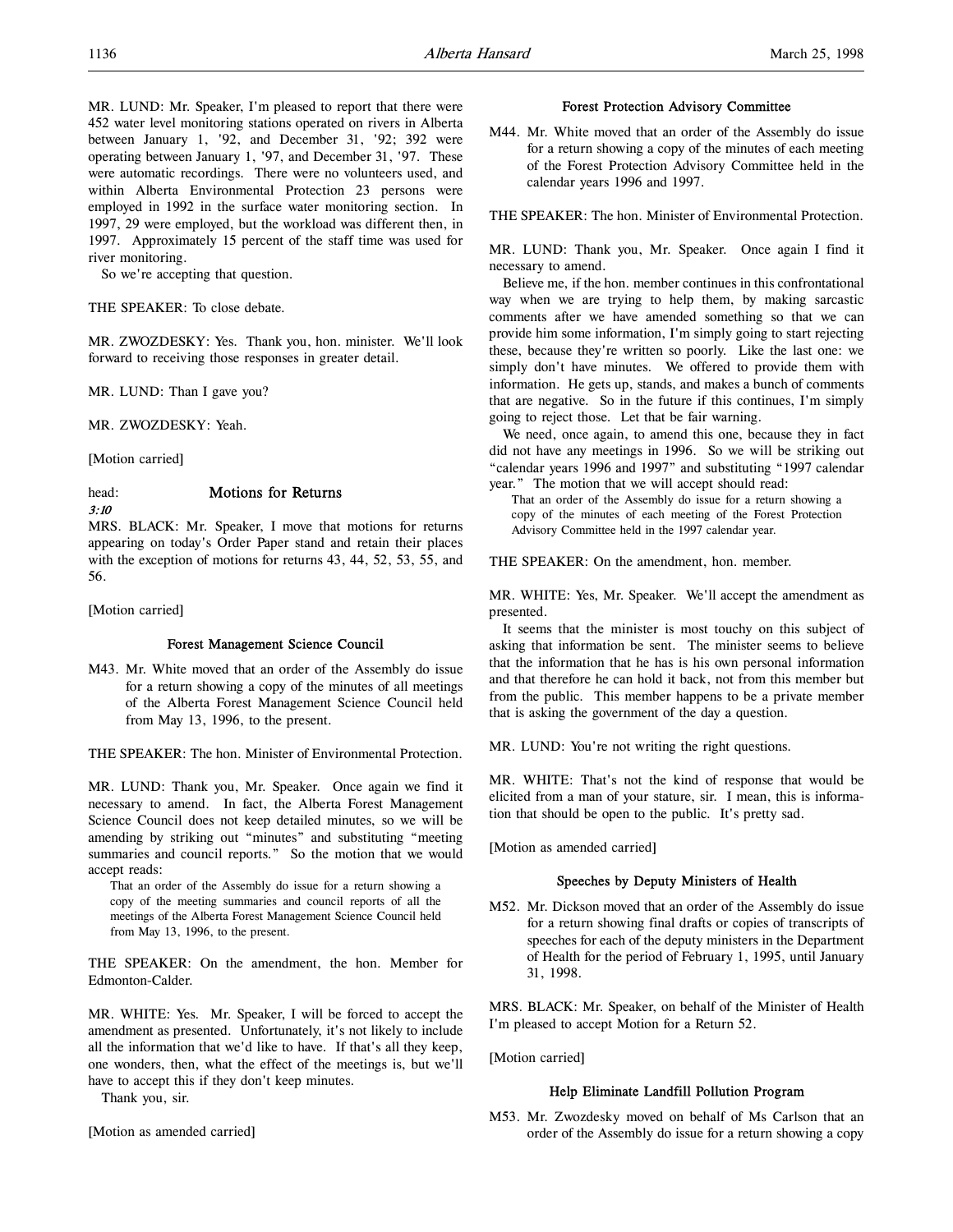of the plan for risk management at each of the 12 priority orphan sites identified under the help eliminate landfill pollution program as referred to on page 9 of the 1996-97 annual report of the Ministry of Environmental Protection.

THE SPEAKER: The hon. Minister of Environmental Protection.

MR. LUND: Thank you, Mr. Speaker. This one is written so that we can provide the information as requested, so we will accept it.

MR. ZWOZDESKY: Thank you, hon. minister. We look forward to that response.

[Motion carried]

#### Video Lottery Terminals

M55. Mr. Gibbons moved that an order of the Assembly do issue for a return showing copies of all invoices issued to the government or its agents for the purchase of any and all video lottery terminals, VLTs, since January 1, 1992.

MRS. BLACK: Mr. Speaker, I'm pleased to accept Motion for a Return 55.

[Motion carried]

## Edmonton General Hospital

M56. Mr. Zwozdesky moved on behalf of Mr. Sapers that an order of the Assembly do issue for a return showing copies of all lease agreements from January 1, 1989, until the present between the Caritas Health Group and Alberta Public Works, Supply and Services regarding the Edmonton General hospital.

MRS. BLACK: Mr. Speaker, on behalf of the Minister of Public Works, Supply and Services, I'm pleased to accept Motion for a Return 56.

THE SPEAKER: The hon. Member for Edmonton-Mill Creek to conclude debate.

MR. ZWOZDESKY: Thank you very much, and thank you, hon. minister, for having accepted that motion. We'll look forward to the response.

[Motion carried]

THE SPEAKER: Hon. members, I'm going to make an editorial comment. Today you went through 16 questions in about 35 to 40 minutes. That's highly productive, and I think that's a credit to all members of this House.

# head: Public Bills and Orders Other than Government Bills and Orders head: Third Reading

# Bill 206 Human Tissue Donation Procedures Statutes Amendment Act, 1998

THE SPEAKER: The hon. Member for Calgary-Fish Creek.

MRS. FORSYTH: Thanks, Mr. Speaker. Bill 206, the Human

Tissue Donation Procedures Statutes Amendment Act, has seen some good, strong debate. I've read and I've reread *Hansard* and read and reread the correspondence from various regional health authorities and vested parties, and I believe the current concerns which have been raised have been addressed. There have been a number of articles written about this bill, and I would like to make a few points regarding the articles.

[Mrs. Gordon in the chair]

Firstly, as we all know, the Calgary regional health authority has some concerns about Bill 206. This is an important issue, Madam Speaker, but the issues they raise are easily refuted. There has been communication with groups from across Alberta. If there is one main criticism of the bill, I will apologize for not getting to everyone, but to say that I did not consult during the drafting of this bill is not true.

Secondly, the policies and procedures which will be created will be created through consultation. These consultations will ensure that there is a co-ordination in the donation process.

A third point I would like to make is in regards to the term "potential donor." Madam Speaker, I will say it again. A patient is always, always treated towards recovery.

Dr. Bill Anderson, president of the Alberta Medical Association, has said to me that he is comfortable with the bill and is fully supportive of its direction. He has told me that he is looking forward to the consultation, because organ retrieval is a major concern.

Madam Speaker, with the support of the AMA this bill is further justified in passing today. However, I have heard it quipped that with the passing of the amendments, there is nothing remaining in this bill, that the amendments have taken the substance out of the bill. This could not be further from the truth. The words may have changed, but the bill will still accomplish what it has set out to do. The amendments argument is workable within the system.

This bill is there to better the lives of a few Albertans who are continually reminded about the fact that without an organ donation, their lives are threatened. That, Madam Speaker, is a tragic reality. Many of the people who are currently on the waiting list may never get off the list. They may spend their last days waiting: waiting for a better life, waiting for a chance to go to school, a chance to get married, a chance to have children, and a chance to see these children grow up.

Madam Speaker, the controversy around Bill 206 has at times frustrated me and at times has angered me, but I'm healthy, I'm not on dialysis or waiting for a heart or a lung donation, so I can only imagine what someone on a transplant list feels.

Bill 206 will address a provincial void. There is no provincewide organ and transplant protocol, something that is needed, so I will ask the support of all members in the Assembly in passing Bill 206 today.

#### 3:20

The hon. Member for Edmonton-Glenora said that the devil is in the details. Well, Madam Speaker, the details are coming, and they will come through the consultation which will happen after this bill passes third reading. I have been asked in and outside of the Legislature if there will be consultation after the bill passes and before proclamation. The answer is simply yes. I would like to say that the consultation will be a continuation of those I undertook to develop the bill. I have been in continued contact with numerous groups during the entire time this bill was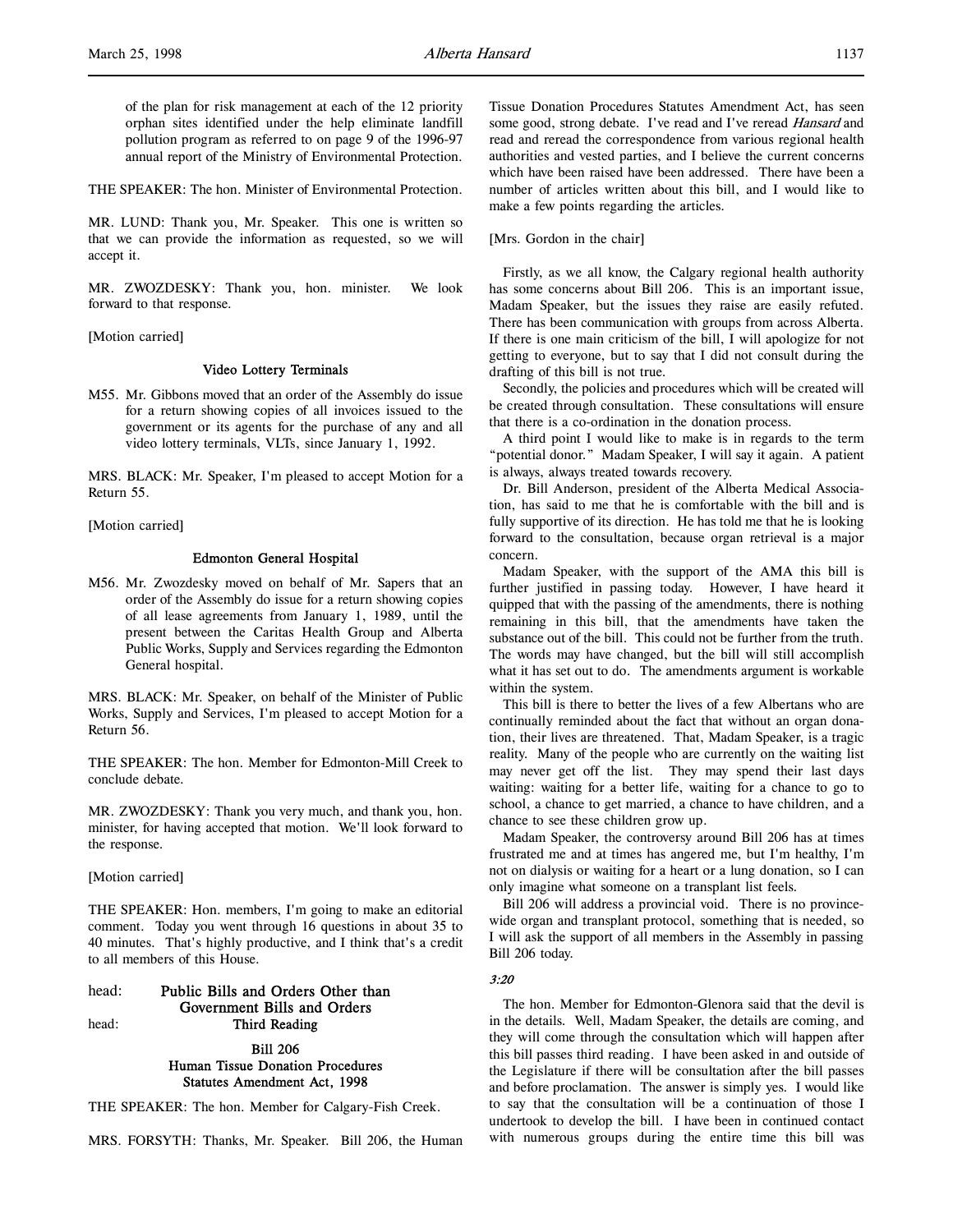researched, so the consultation which shall occur after Bill 206 passes is in fact not new. It is just expanded and will include physicians. These dialogues will hear from all sides of the organ donation story including, hopefully, those people on transplant lists.

When drafting this bill, I personally met and talked with members of the liver and kidney foundations, HOPE, individuals, doctors who spoke to me confidentially, and I thank them so much for their support. So, Madam Speaker, I want to make it absolutely clear that this bill was done with the support and guidance of those organizations directly involved in organ donation. If the one criticism with this bill is not consulting with everyone, I again apologize.

Madam Speaker, Bill 206 is a good bill. It has honourable intentions, and it is sound legislation. This bill in no way crosses any line between government legislation and private members' legislation, as an hon. member stated. Bill 206 is there for the people of Alberta whose lives hang in the balance and for the people who may eventually need the services of the human organ procurement and exchange program, the Kidney Foundation, the Liver Foundation, and the Eye Bank.

These people's lives depend upon the actions of medical staff, and Bill 206 will facilitate the creation of the protocol for medical staff to follow when a potential donor has been identified. This bill does not outline what a medical staff person should do in regards to medical practice or treatment methods. Not once, Madam Speaker, have I said that this bill will allow the minister the ability to tell medical staff how to perform their tasks as health providers. That is not the case. Doing so would be contradictory to the intention and scope of this bill. What we have said – and I will say it again – is that there needs to be training for staff involved in the process of organ donation. We're not talking about training for the treatment of a patient but how the staff must react once a patient has been identified as a potential donor. Again, for clarification, once a person has been identified as a potential donor, it does not mean that consent has been given. Consent, again, is a separate step, an important and separate step.

Bill 206 will do a great deal in furthering the goals of increasing organ donations and implementing procedures in the donation process. Madam Speaker, I will again ask members to support Bill 206. I ask them to support the right of every single person on the waiting lists and every person who may need to be put on the list to have access to every potential donor. I support that every family of a potential organ donor should have the right to make a choice about organ donation. I ask that every member here take the issue of organ donation to their family and friends. This would go a long way towards an educational process, with a goal of increasing donation awareness. Education is something that is difficult to legislate, but educating the public should be a direction we look at and look at seriously. As I have said before, you cannot donate if you are not given the option.

I would like to read to the Assembly two letters I've received since Bill 206 was put forward. I've received many, many letters. The first letter is from an organ recipient, and the second one is from a family who has consented to donating their loved one's. The letter starts off about the support.

I would like to take a few moments to explain why I am so adamant about organ donation. Approximately twelve years ago I was diagnosed with a kidney disease. In March, 1996, I went into kidney failure which necessitated dialysis. On June 13, 1997, I was the recipient of a cadaver kidney. The transplant was successful and everything has gone extremely well since the surgery. I was very determined to continue to work during

dialysis and with the excellent medical care I received, I was able to successfully continue to work. However, I have no doubt that the longer I remained on dialysis, the higher the probability was that I would eventually be unable to remain employed. Three months following the transplant I was able to resume my work.

Not only have I benefited by being able to regain my health and resume employment, but my family have regained a healthy husband and father. I cannot say how important it is to my family to be able to look forward to having their husband and father to be an integral part of their lives. No words would be sufficient to adequately describe the impact on them.

He goes on again about the concerns and the opposition raised on the bill. I'll be tabling all of these letters.

When I was on the stretcher waiting to enter the operating room for the kidney transplant, there was an older gentleman on another stretcher waiting for a heart transplant. I can assure you he and his family are extremely grateful that a cadaver heart was available for no other options were available for him. Only cadaver transplants can provide realistic options for many Albertans.

He goes on about thanking me, and I'll be tabling that.

The second letter I'd like to read into the record and will be tabling is from a mother, and it's a reflection on the decision to donate Taiya's organs.

Taiya, 11 years, healthy, beautiful, September 6, 1994, had an accident while riding her horse. The horse bolted for no apparent reason, ran to the highway and slipped on the pavement. She sustained a head injury, even though she was wearing a helmet. On the way to the hospital I prayed. I called family also and asked them to pray. My sister was with me, and we talked about the fact that this could be very serious, and I spoke with my sister about what I could pray for. I decided to pray for courage to accept whatever happened. As is stated in the Lord's prayer, God's will would be done.

When we met her at the hospital she'd been airlifted to and in the hours that followed, it looked like Taiya would live, with what looked like minimal brain damage. However, it soon became apparent that that would not be the case.

Fortunately God did not let me down. When all brain activity had stopped, I was able to accept the fact that Taiya's earthly life was over.

We were approached by a social worker who told us we'd be asked to consider organ donation. At that moment, through the depth of my sadness and my heartache, I thank God that I was able to think about other people's pain as well as my own. I did not want other families to experience what we were going through.

That day in the hospital, only one of my other 4 children was there. The others were at school thinking their sister would probably recover. For each one I had special concerns about how their sister's death would affect their lives.

Then I thought about all the children worrying about their sisters and brothers whose death could be imminent. My heart was filled with compassion for them, and I knew that we had the ability to end the pain and fear some of them were experiencing.

Without discussion Taiya's dad and I were able to agree to the request. After saying our goodbyes to Taiya, we went home and that night as the family gathered around and we shared our grief, the only shred of happiness we could feel was from the knowledge that three people were going to be called to life that night. They were going to receive the miraculous call they'd been waiting for. For them we felt joy! We prayed for each other and for the families whose lives would be touched by our precious Taiya's life.

In reflecting upon the whole experience, one overwhelming feeling comes to mind; that is, thankfulness. I'm thankful that my daughter was flown to a hospital where I knew she was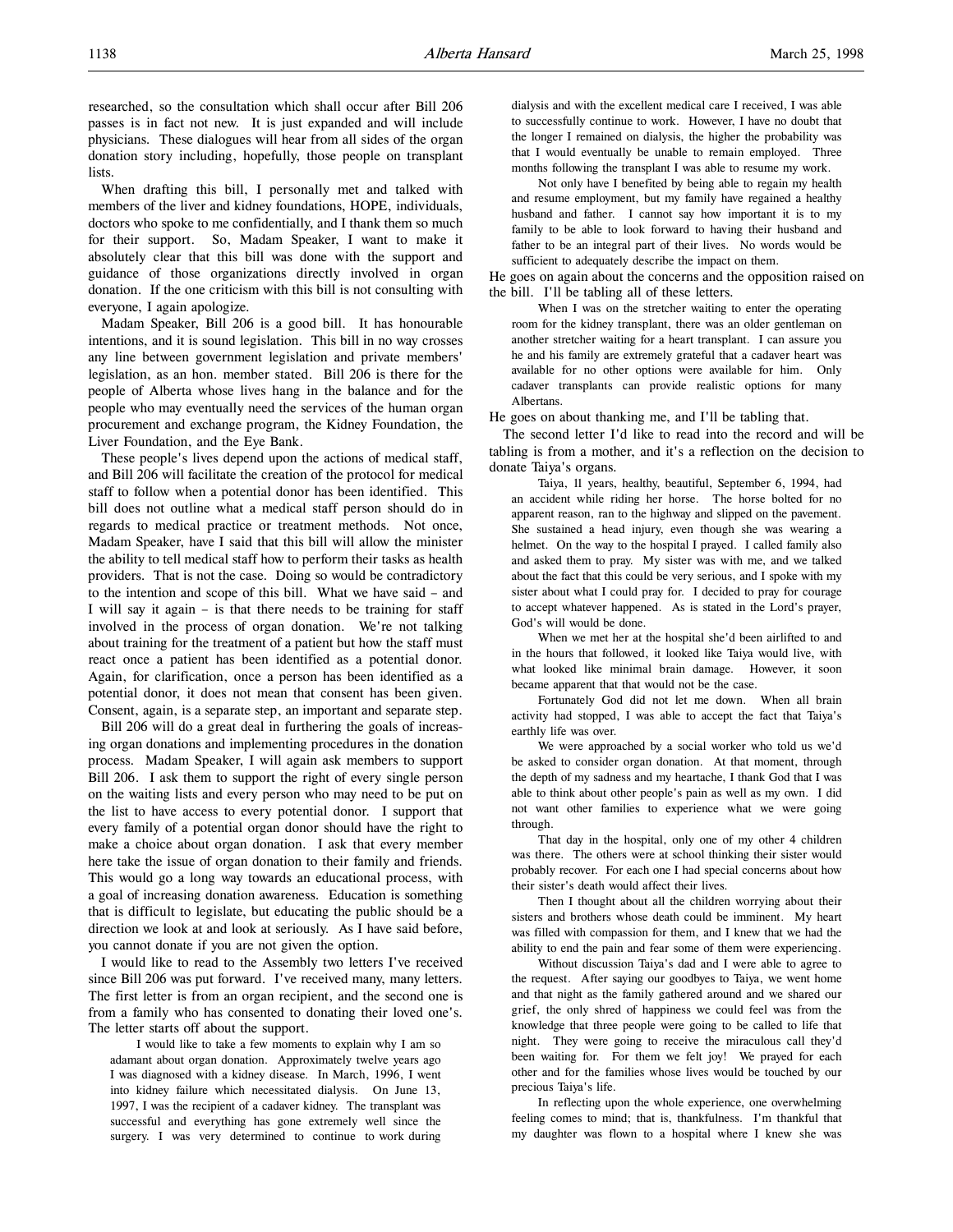receiving the best care possible, and then when there was no hope for her life to continue, that she was in a hospital where organ donation is requested and that the team caring for Taiya had the courage to ask. One thing I am sure of is that I would not have thought about organ donation [unless I was asked]. The grief experienced in losing a child is all-consuming.

I am thankful that God was able to work through us, allowing us to demonstrate love for our neighbours in such an awesome way. Awesome in that the decision to donate Taiya's organs and possibly save lives is one that just seemed too big to comprehend before, out of the realm of human decision-making power, but with our faith in God guiding us, I believe we did the right thing.

I am thankful that in the midst of the pain our family has experienced over the last 3 years there is also much joy we have been a part of. The reminders through cards and letters from the organ recipients have brought love and joy to family and friends alike as we've shared them.

I am comforted by the belief that my daughter's spirit is soaring in eternity. As my 7-year-old son said: Taiya is happy in heaven riding her horse, and she doesn't even have to wear a helmet. I am also comforted by the knowledge that 3 children aged 1 and 1/2, 7, and 17 received Taiya's organs and are doing fine today and that 2 other people received the gift of sight.

What a wonderful memorial to my daughter.

What a wonderful example of the connectedness of the human family.

What a wonderful way to experience the deep love and compassion we are all capable of.

Thank you.

Madam Speaker, these are just some of the many, many, many letters I've received.

In closing, Madam Speaker, thanks to all those who have called, have written letters of support. Thanks again to the Kidney Foundation, the Liver Foundation, HOPE, Mr. Dale Spackman, and my researcher Jamie Davis.

In closing, I would ask people: do not take those organs to heaven. Heaven knows, we need them down here.

#### 3:30

THE ACTING SPEAKER: The hon. Member for Edmonton-Mill Woods.

DR. MASSEY: Thank you, Madam Speaker. I just wanted to make a few comments about Bill 206 at this stage of its development. I spoke at an earlier stage strongly in favour of the bill, and I'm delighted that the member has seen fit to bring Bill 206 before the Assembly. As I think I indicated then, it can only do good for those people who badly need the tissue donations that would be made possible under this kind of legislation. So I'm delighted I spoke in favour of the bill then, and I'm delighted to support it and will continue to support it as it makes its way through the House.

We've heard from the Capital regional health authority and how strongly they favour this bill. The region has played a strong role in organ transplant and has nothing but strong support for this kind of legislation. They've done a lot of work in the past, and the passage of this bill can only add to the fine work they have done.

But one of the things that did give me pause to think was the reaction of one of the largest health authorities in the province, the negative reaction to the bill. I guess I wasn't as surprised about their negative reaction as I was surprised at the reaction of the member to their negative comments about the bill. The

member has pointed out, as it seems to me, how very sensitive this issue is. It's a matter of public education, and it's an issue that many people find very hard to deal with. So I think we couple that with some institutional concerns that seem to have surfaced among the health authorities in the province.

I guess I was disappointed that there wasn't more of an attempt to embrace the critics of the bill, to welcome their criticisms, to try to win them over, and to make them strong supporters of this very important piece of legislation. I say that reluctantly, but if we're going to make progress on bills and issues like this, even though we may feel strongly irritated or have other feelings, I don't think we can afford to leave anyone behind. If it means biting our tongue, accepting criticism, and trying to see the problem from the perspective of another individual or another institution or another group of institutions, I think that in the best interests of the bill and in the best interests of the people this bill is going to serve, it's incumbent upon us to do that. I raise the issue reluctantly, but the bill is too good for it to be marred by that kind of criticism and fighting or disputes among proponents or detractors of the bill.

So I support the bill, and I congratulate the member for bringing it forward and wish her every success in making sure that the bill, what's on paper, becomes a reality in the province. Thank you, Madam Speaker.

THE ACTING SPEAKER: The hon. Member for Calgary-West.

MS KRYCZKA: Thank you, Madam Speaker. I've heard many times why Bill 206 is so important and, you know, that it will save more people's lives. It's certainly going to make it all easier for any of us who wish to donate organs in the future to go through that process. I see it certainly as a building block bill and maybe not the ultimate answer, but I think it satisfies a real need.

Why I wanted to speak today is more on a personal level. I think that probably the most meaningful life experiences we have are the ones that we experience personally. Usually these are the ones that cause us to move forward.

I just wanted to talk a bit to the people in the House here today about a lifelong friend of mine. This lifelong friend – I mean it: a long time. We grew up and went to school in the Norwood area here in Edmonton. [interjection] Yes, we did. We went to Spruce Avenue junior high together, had a lot of experiences, and Victoria composite senior high. I remember a bunch of us piling into a car pool on the way to university and trying to study in the library like people did in those old days. But, you know, a number of years have gone by down the road. I would say this particular person has really been a valuable citizen to society. In his work he's very highly regarded, has been very committed, and has certainly given a lot to many Albertans.

But last fall his kidneys shut down, something I think he probably least expected, as did anyone else. As a result, he's gone to dialysis three times a week. He tells me he's slowly improving. To him improvement is that dialysis each time now takes three and a half hours instead of four and a half hours. He speaks of how his only chance at a life of sorts in the future – he certainly doesn't go to work – is a kidney transplant, and he's not even on a list yet. I guess personally I think – and he does too – that he has many years of service yet to give to Albertans.

Like I say, this bill has a lot more meaning for me when I can relate personally to someone that is in this situation. I doubt whether it would be me that would give him a kidney, but I think the next issue, though, in this bill – and it's been mentioned by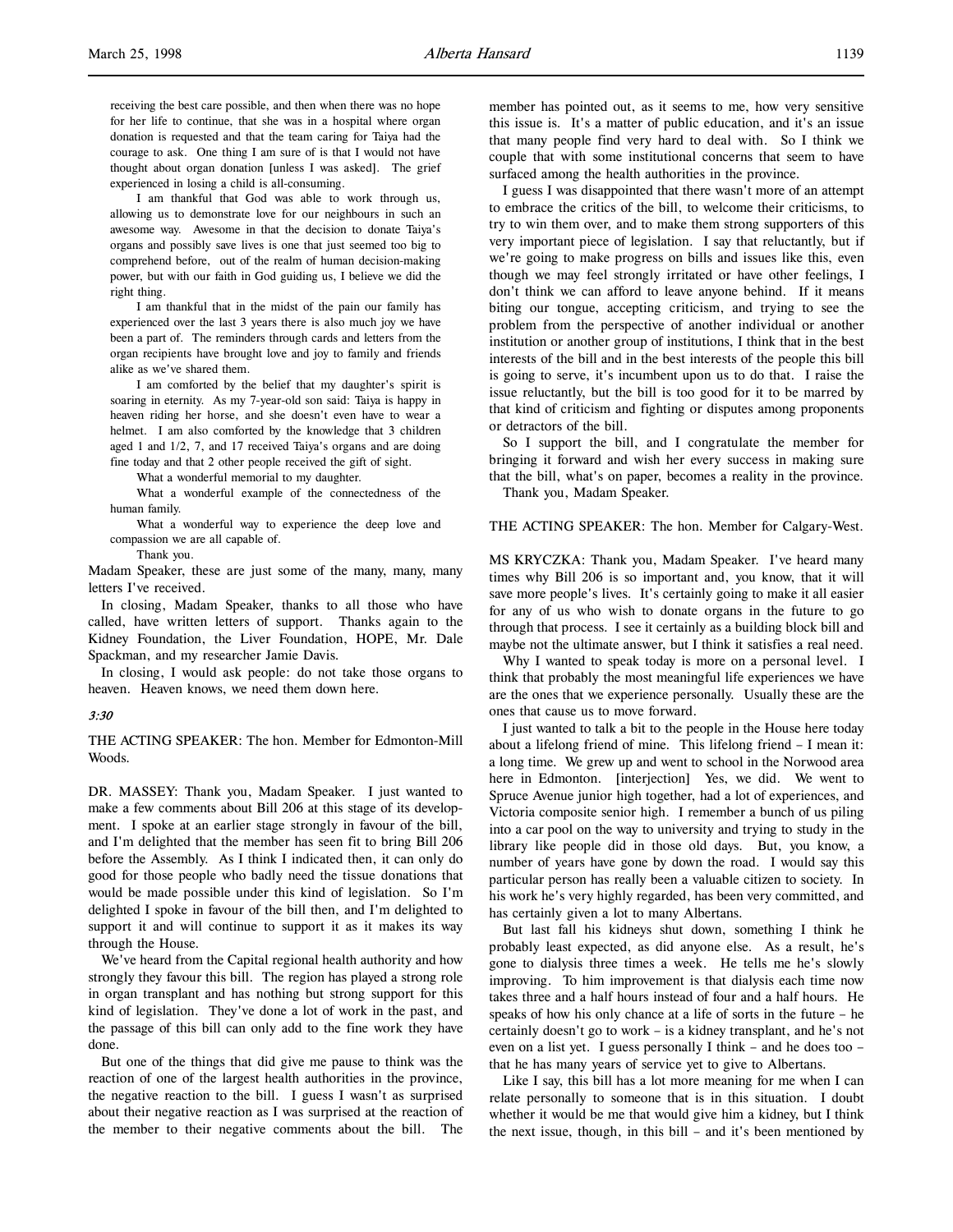the hon. member. I think a really tough personal issue here for all of us is to actually make the decision to commit to give consent; I think that's the wording you used. To me it means to look at the reality that one day we won't be here. So we should really consider this seriously and be prepared to actually step forward and make this kind of decision.

I guess my final comment would just be that, yes, an organ donation would save taxpayers a lot of money; there's no question about that. But I think we should think more in terms of how we would give some very worthy person or persons an opportunity for quality of life.

Thank you.

THE ACTING SPEAKER: The hon. Member for Calgary-Buffalo.

MR. DICKSON: Thank you very much, Madam Speaker. When I initially spoke to this bill at second reading, I indicated then how important I thought it was that we have a provincewide strategy and a provincewide program to deal with organ donations. I think from my discussions – and one of the things I'll thank the Member for Calgary-Fish Creek for is that she's created a forum, if you will, and a context for what I think has been a fairly lively discussion, much of it outside of this particular Chamber, about organ donations and the issues relative to it, what's holding it up, and what's necessary to ensure that we do a better job.

The issue I think is for all of us, and as close as I've listened, I've heard nobody indicate resistance to the proposition. What we want to do in Alberta is close the gap between the number of organ transplants that are possible and the number of organ donations that actually occur. So I think there's broad consensus around that.

I have appreciated a number of things in the course of the debate on the bill. I've appreciated the minister's response in terms of bringing in a set of amendments which address certainly in part some of the concerns that have been raised with respect to the bill itself, Bill 206. I've appreciated the valuable input that I and I know members of my caucus have received from the Kidney Foundation, the Liver Foundation, and a number of other private individuals. We've heard from a lot of families and individuals, like the Member for Calgary-West, who have had personal experiences to share in terms of the importance of organ donation. It certainly brings home how serious an issue this is and just how important it is. We've also had the benefit of speaking with the Capital health authority as recently as last evening. The Capital health authority, I think we all appreciate, does the largest volume of organ transplants in the province. In fact, the Capital region indicated their support for the bill.

## 3:40

I think, Madam Speaker, when we deal with Bill 206, though, there are some threads that have come through the debate that I just want to identify now and pick up. There's been reference made to the federal/provincial/territorial report. One of the key elements I took from that report was the need for "consistent support for the use of consensus building approaches." I think my colleague from Edmonton-Mill Woods spoke to that a moment ago. When we're trying to build the broadest possible consensus, we can ill afford to antagonize, to divide, to butt heads, if you will, when really what we're trying to do is the broadest possible kind of consensus-building around this issue.

In the letter the Capital health authority sent the Member for

Calgary-Fish Creek dated March 17, I note in the penultimate paragraph on page 2 the comment that "it will also be important to ensure that the physicians providing primary care are included in the organ donation process."

That of course brings us, then, to the concerns expressed by Dr. John Jarrell, the chief medical officer for the Calgary regional health authority. Just so it's part of the record, I'd summarize what I understand to be his concerns. I've identified really four concerns raised. The first one: a lack of communication or consultation with any official or practitioner that we identified in Calgary before March 1998 and second reading of the bill. Now, I take the comments of the Member for Calgary-Fish Creek that in fact she did consult widely, but it's also apparent that there are other people in the city of Calgary and the Calgary health region who felt they had not been involved in the deliberative process. So one of the things that we're going to have to do, assuming this bill gets support and moves on to Royal Assent, is ensure that all physician organizations at all health regions have a higher level of comfort with what we're about and an opportunity to give the kind of feedback that I think is important.

The second objection that had been raised by Dr. Jarrell on behalf of the Calgary regional health authority was the, quote, unheralded and unprecedented responsibilities, close quote, that the Minister of Health would have under such a bill. Now, I might say parenthetically that it seems to me there's a role for provincial co-ordination, so I might part company, at least in part, with Dr. Jarrell's criticism. Because if there's going to be provincial co-ordination, where would that possibly come from if not the province and Alberta Health?

The third observation or concern expressed by the Calgary regional health authority was: having the minister set guidelines for assessing potential donors is quite troublesome for many physicians. We've heard from the Minister of Family and Social Services, a physician himself, and we've heard from the Capital region that they do not see this as being a problem, but it's certainly one of the things raised by the Calgary region.

The fourth one was the concern about a co-ordinated approach to care. Well, that concern is an important one. Really what this bill may take us towards is a higher degree of co-ordination with respect to care. Then I'd just identify Dr. Jarrell's observation that – and I quote – the power of the bill and the lack of consultation from intensivists, nephrologists, ethicists and others are serious issues.

I think, Madam Speaker, that if we go back to what was said about building consensus in the federal/provincial/territorial report, if we take the recommendation from the Capital health authority about the importance of involving primary care physicians, it's clear that that's going to have to be the follow-up to this bill. As the opposition Health critic, I've been informed to a very large extent by the debate around the bill. I'm going to be anxious to assist the Minister of Health in ensuring that that broader consultation continues to happen, that there's the kind of requisite sensitivity in terms of taking subsequent steps.

Madam Speaker, what we're going to need is formalized donation protocol, a designated team within each of the hospitals in this province with primary responsibility for carrying out the donation protocol in a sensitive manner, and a system for ongoing monitoring to ensure that protocol is being followed. What I'm told by the Partnership for Organ Donation, which is a U.S. organization that has done a lot of pioneering work, is that the key is flexibility, different hospitals taking flexible approaches. My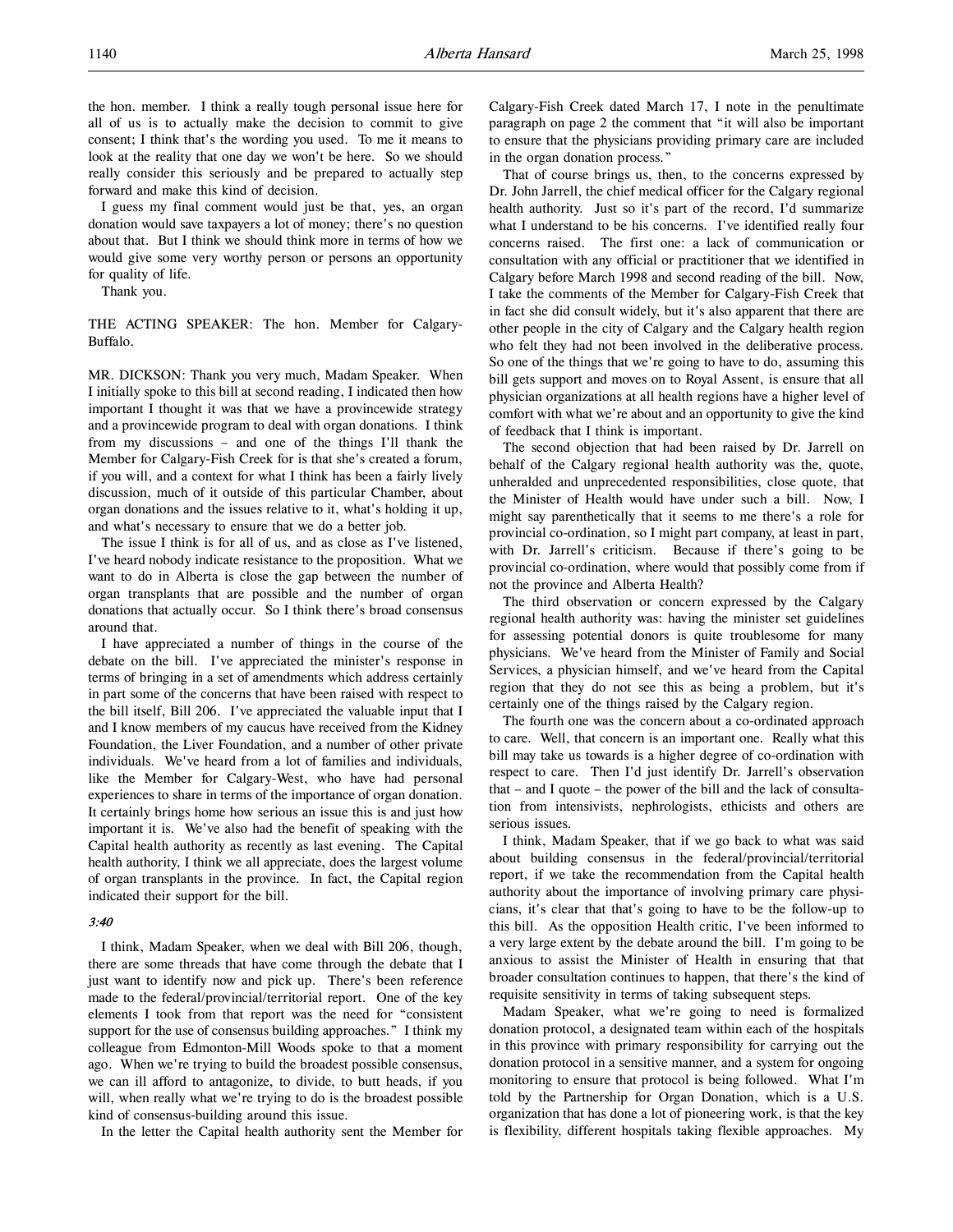advice or encouragement to the Minister of Health is going to be: in implementing this bill, ensure that there's that kind of flexibility. Yes, provincewide co-ordination, but not a one-size-fits-all kind of model that's going to be rigidly applied in every hospital in the province. We need that kind of flexibility, and I'm hopeful that will be one of the results from this.

It's apparent there's a big need for an education program, and I hope that that's going to be one of the things that comes from this. I think staff education has clearly been identified in this debate as something we can and have to do more of.

So I think those are important issues, and I think, as my colleague from Edmonton-Mill Woods said, it's important in terms of building consensus that the Minister of Health make a particular effort, make a very specific effort to ensure that larger kind of involvement of stakeholders. I mean this as no criticism of my colleague from Calgary-Fish Creek, because this is, after all, a private member's bill, and you do not have the resources of 631 people in Alberta Health doing the bill and doing the consultation for you. But we have that opportunity now, so I hope we take advantage of it.

Those are the observations I wanted to make. As a result of a more informed discussion about organ donations and the sharing of experiences and perspective, I think we will be able to significantly increase the number of donations in the province.

Those are my comments. Thanks very much, Madam Speaker.

THE ACTING SPEAKER: The hon. Minister of Family and Social Services.

DR. OBERG: Thank you very much, Madam Speaker. I just want to make a couple of very brief comments. One of the comments is in regards to the previous hon. member. I talked to Dr. Jarrell at about 20 after 1 today, and he explained some of the issues. He said, quite frankly, that the biggest single issue is that there has not been any consultation with the intensivist physicians with regards to this bill. If this consultation is to take place after this bill has been passed, he said there are no problems with it. I understand the hon. Member for Calgary-Fish Creek has agreed to that in saying that there will be consultations before it is proclaimed, and Dr. Jarrell is completely, 100 percent comfortable with this.

I think this is the kind of bill that we have to move forward in a co-operative approach, and it's not one that the hon. member would want to alienate anyone on. So I have her assurances that that's what will occur, and I have the assurances from Dr. Jarrell that he is quite happy with that.

Thanks.

THE ACTING SPEAKER: The hon. Member for Calgary-Fish Creek to close debate.

MRS. FORSYTH: Thank you, Madam Speaker. I will reiterate the fact that I have been asked in and outside of this Legislature if there will be consultation after this bill passes and before proclamation, and the answer is yes. I have again mentioned in my speaking notes that we will be doing our utmost to consult with all of those involved in the process, including the physicians that the previous member just talked about.

This is an important day in Alberta. This is the first bill in Canada that falls in line with the federal/provincial task force.

I move third reading of Bill 206.

| head: | Public Bills and Orders Other than |  |
|-------|------------------------------------|--|
|       | Government Bills and Orders        |  |
| head: | Second Reading                     |  |
| 3:50  | <b>Bill 210</b>                    |  |
|       | Protection of Personal Information |  |
|       | in the Private Sector Act          |  |

[Debate adjourned March 24: Mr. Amery speaking]

THE ACTING SPEAKER: The hon. Member for Edmonton-Gold Bar.

MR. MacDONALD: Thank you, Madam Speaker. It's always a pleasure to rise and speak to legislation that's crafted and researched by the hon. Member for Calgary-Buffalo. This Bill 210 is no different than any of his other past efforts. It is sound legislation, it is well thought out, and it is needed in this province.

Madam Speaker, we cannot wait for another level of government to make a law that we need now. I heard earlier this afternoon during question period the hon. members across the way talking about how this government stands up and speaks out for Albertans and how they will do the right thing for Albertans. Well, if they want to do the right thing for Albertans, they must support this legislation. This legislation is very necessary because we are now living in a world where information goes everywhere.

For Alberta to become the most connected province in the country by the turn of the century, all of us, Madam Speaker – consumers, businesses, and government – need to feel confident about how our personal information is gathered, stored, and used. The challenge of the electronic age is that with each transaction we leave a data trail that can be compiled to provide a detailed record of our personal history and preferences. The digitalization of health, education, employment, and consumer records makes it possible to combine information and create an individual profile with data that most of us consider to be extremely personal. This information may be sent across provincial and national borders, where it can be sold, reused, or integrated with other databases without our knowledge or consent.

As consumers and citizens we need to know that when we shop or plan a vacation on the Internet, bank from home, look for work, correspond with friends and family, make purchases without cash by using debit cards, find medical information, or engage in other forms of electronic transactions, Madam Speaker, we must have some control over our information, and we must be assured that there is a basic level of protection. The hon. Member for Calgary-Buffalo is providing us with this protection in Bill 210. This Bill 210 is committed to setting clear and predictable rules governing the protection of personal information.

Now, we can't just throw our hands in the air and say that we'll leave this up to another level of government. Quebec, from what I understand, has led the way in the provinces of this country by passing legislation similar to what the hon. member is proposing. Banks, phone companies, and other businesses might face fines for misrepresenting their customers' personal information under a proposed privacy law for the electronic age. This is a discussion paper that's been provided by the federal government. This new federal discussion paper outlines penalties, including financial punishments and mandatory compensation of consumers, that could be levied against companies which break the planned law. This paper, as it was prepared by industry and justice departments, sets out a rough framework for sweeping privacy legislation being developed by the government for the private sector.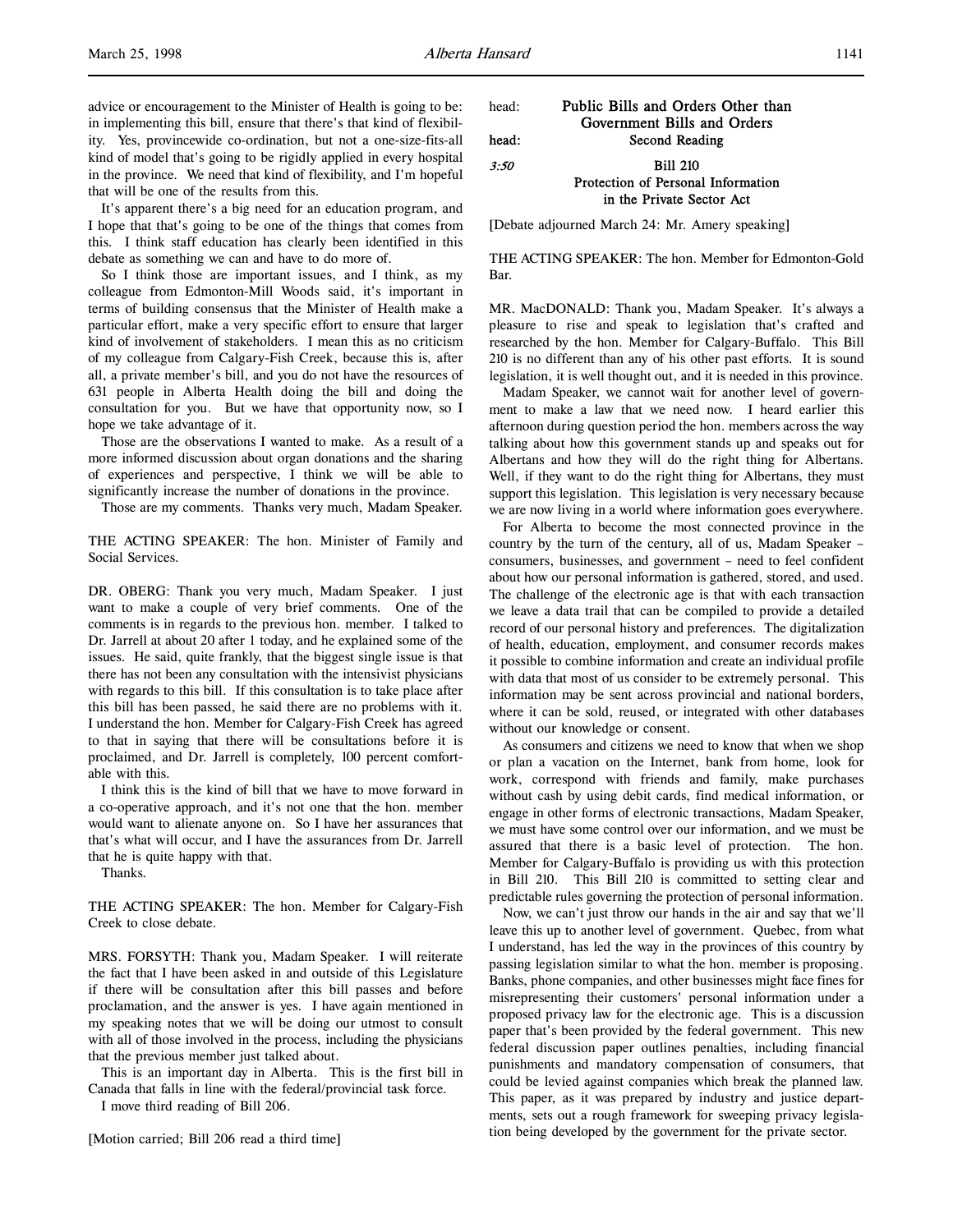Now, we don't have to wait for this. We can be leaders. We don't have to wait for the federal government. As I hear from members across the way every now and then, more then than now, anything that goes wrong they'll want to blame on my federal cousins, as they affectionately call them. But we don't have to wait. We can pass this bill, and we can be ahead of my federal cousins.

The discussion paper, Madam Speaker, clearly indicates that the privacy law slated to be in place by the year 2000 will enable consumers to lodge formal grievances against firms and possibly be awarded damages. The paper warns that the promise of computerized banking, shopping, and other financial transactions will fizzle unless people feel confident about how their personal information is gathered, stored, and used. With each transaction, as I said before, a person leaves this digital data trail. We have to protect consumers. We have to protect the citizens from the unscrupulous use of this data, and this bill sets that out.

The issue of personal information means "personal information as defined in the Freedom of Information and Protection of Privacy Act." The bill sets out provisions to control the use of personal information held by large private-sector organizations while limiting the ways in which personal information can be used or disclosed by the private body. This bill guarantees individuals the right to access most records containing personal information concerning themselves and the right to request corrections to be made to those records. Most importantly, Madam Speaker, the bill grants individuals the right to have complaints adjudicated by an independent board or panel, Alberta's Information and Privacy Commissioner, who can issue legally binding orders.

In part 2 the bill also includes specific limitations on the use of video surveillance and sets out procedures for its legal use. I want to return, Madam Speaker, to the use of video surveillance later in my remarks.

This bill is limited to large private-sector organizations, including banks, Treasury Branches, trust companies, insurance companies, credit unions, and loan corporations. Except for these specifically enumerated entities, businesses and associations with fewer than 100 employees are not included. The scope of the bill is limited in recognition of the fact that smaller bodies, such as small businesses, community associations, and athletic organizations, do not routinely handle sensitive personal information and should therefore not be unduly encumbered by the provisions of this act. Large corporations, specifically insurance companies and financial institutions, do have extensive collections of personal information.

Just imagine, Madam Speaker, if someone you never met has detailed health information about you or one of your immediate family members. They know everything about you, about medical information, and by reading a scientific report, they have the power to influence your future, whether it be through employment, whether it be through perhaps some genetic trait that one or more family members may inherit. This is information that I do not think any hon. member in this House would feel should be public knowledge.

We all know the medical community is making great progress at finding cures and treatments for inherited diseases, and they're doing this through gene manipulation. More people are being tested to take advantage of these innovations. With this testing now becoming routine and popular, Bill 210 becomes very necessary. This testing is creating people whose innermost secrets are not secret anymore. Citizens at risk of developing hereditary diseases live in fear that this information could be abused, costing

them their employment, jeopardizing insurance claims, even, in the worst case, turning these citizens into social outcasts.

#### 4:00

Now, if we were to take a little trip to our local supermarket and we were to go in and go to the drugstore – many of the large supermarkets now have a drugstore incorporated right into the store. If we were to fill a couple of prescriptions for family members, that's in that data base. We go; we fill our shopping cart; we go through aisle after aisle. Regardless of where the product is shelved, whether it's at eye level or foot level, we purchase products, put them in our cart, and we take them to the checkout. This is powerful consumer information that we're providing to the store. Who's to say, after we leave the store, what happens to this information?

Now, in the data bank there are details about the state of our health because of what we purchased at the drug counter. There are details as to our consumer habits. For instance, if I were an insurance company and I had this information and I saw that an individual bought a lot of, for instance, red meat, in some sectors of the medical community there is evidence that a large consumption of red meat may lead to heart disease. Now, this is your business. This is the business of the individual, but if this information were to fall into hands other than the store for their own marketing drives, what is to become of it? This is a question that Bill 210 will help provide answers for.

Now, we all talk about the guidelines on the protection of privacy. We all talk about increases in global efficiencies and that we've got to perform in the global market. But one of the groups who is behind the MAI also has some views and very strong views on the guidelines on the protection of privacy and transport or flow of personal data. The development of automatic data processing, which enables vast quantities of data to be transmitted within seconds across national frontiers and indeed across continents, Madam Speaker, has made it necessary to consider privacy protection in relation to personal data. Privacy protection laws have been introduced or will be introduced shortly in approximately one-half of the OECD member countries. They're introducing this to prevent what are considered to be violations of fundamental human rights, such as the unlawful storage of personal data, the storage of inaccurate personal data, or the abuse or unauthorized disclosure of such data.

Now, if it's good enough for them, it should be good enough for us, because we compete. We trade with these people on a daily basis. We all know how international borders have become very symbolic in the last 20 years with the globalization of the workplace. This is something that we have to consider. If we want to remain in tune with the rest of the world, we have to start considering the private information of the citizens of this province. The guidelines that are outlined by this group are this: a data controller means a party who, according to the domestic law, is competent to decide about the contents and use of personal data regardless of whether or not such data are collected, stored, processed by that party or by an agent on its behalf. Personal data means any information relating to an identified or identifiable individual. Transborder flow of personal data means movements of personal data across national boundaries. Other jurisdictions are not only considering this; they're doing something about it. I think that we should act quickly in this province, or we're apt to be left behind.

Now, Madam Speaker, the banking industry uses a lot of our information all the time. There are transactions daily. I think it's very important for the hon. members in this House to know what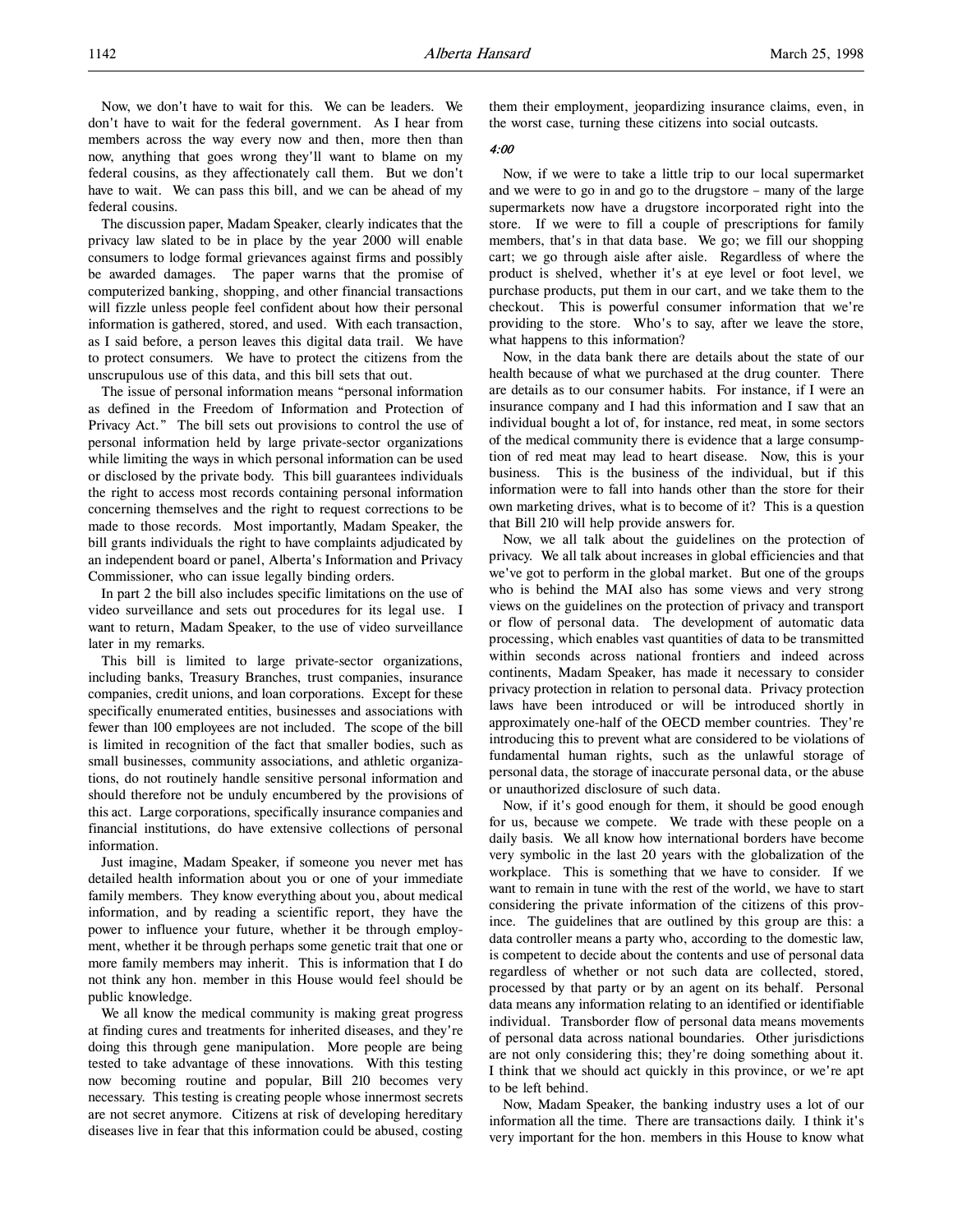the definition of personal information by the Canadian Bankers Association is. I'm quoting directly from one of their booklets, under personal information.

Information about an individual customer of the bank. Includes but is not limited to the individual's name, address, age, gender, identification numbers, income, employment, assets, liabilities, source of funds, payment records, personal references and health records. May also identify whether or not credit was extended and to whom the bank disclosed the information.

That is quite a detailed amount of personal information.

Further on in this document the bank goes on as to how they're going to safeguard this personal information. I think it's very important that the hon. members of this House recognize that the banks do their best. But we all know of the story of the individual in Calgary whose personal information in the data bank somehow got free. This individual was quite concerned about this.

Banks will protect personal information with safeguards appropriate to the sensitivity of the information . . .

Each bank will safeguard personal information from loss or theft and from unauthorized access, disclosure, duplication, use or modification.

Each bank's safeguards will vary depending on the sensitivity, amount, distribution, format, and storage of the personal information. Each bank will give the highest level of protection to the most sensitive personal information.

Each bank will safeguard personal information through security measures. For example:

- physical security, such as secure locks on filing cabinets and restricted access to offices
- organizational security, such as controlled entry in data centres and limited access to relevant information . . .

Each bank will inform employees regularly about the bank's policies and procedures for protecting customers' personal information and will emphasize the importance of complying with them. As a condition of employment, employees will be required to conform to a bank's policies.

A bank may disclose personal information to third parties for printing cheques, data processing services, collection, or for other goods and services. The bank will require these third parties to safeguard all personal information in a way that is consistent with the bank's measures, or as regulated by law.

A bank may disclose personal information to businesses such as credit bureaus, credit insurers and lenders with the customer's consent.

That customer is also a consumer, Madam Speaker.

The bank will use procedures or contracts to protect the privacy of that personal information. The banks rely on the added protection of credit reporting legislation to ensure that credit bureaus protect personal information.

Well, the Canadian Bankers Association has the right idea, but this bill, Bill 210, will help them out even further.

We were talking about Canada a little earlier, Madam Speaker, and I think it's important that we look at how the Canadian Charter of Rights and Freedoms is involved in protection of privacy. The Canadian Charter of Rights and Freedoms does not include an explicit right to privacy, although the courts have in some judgments acknowledged a reasonable expectation of privacy protection. The first source for this expectation is section 7 of the Charter, which establishes that

everyone has the right to life, liberty and security of the person and the right not to be deprived thereof except in accordance with the principles of fundamental justice. Thank you, Madam Speaker.

4:10

THE ACTING SPEAKER: The hon. Member for Calgary-East.

MR. AMERY: Thank you, Madam Speaker. It's a pleasure to resume debate on Bill 210. As I was saying yesterday, it is very evident that there are a number of questions to be considered before entering into a field such as this. Simply put, implementation of video surveillance requires further study. It would be irresponsible for this government to just stick a section of legislation in a bill and worry about the details later. There must be a discussion about issues such as whether or not it should be required that signs be posted advising the use of video surveillance unless a reason exists that would prevent addressing the specific problem if it was known that video use was occurring.

Madam Speaker, there's also concern in having the Information and Privacy Commissioner as a controller of such activities. I'm not convinced that this would be the best approach. Is there evidence that this type of video surveillance is effective? Have other means of monitoring employees been examined or considered before deciding upon video surveillance?

I would like to mention, Madam Speaker, that a number of countries have already addressed this issue. New Zealand has had extensive discussions about the use of video surveillance in relation to its Privacy Act. There is currently no law in New Zealand which specifically addresses the issue of video surveillance in the workplace. However, the principle of trust inherent in employment relationships and human rights and privacy principles necessitates limits on the use of video surveillance, particularly covert surveillance. Their Privacy Commissioner has said that video surveillance can be used in defined circumstances without breaching privacy principles.

In the United States, Madam Speaker, places such as New York and Colorado have done extensive studies on surveillance in the workplace. Without getting into the details, I am simply trying to make the point that there is a sufficient amount of information and experience throughout the world in relation to this topic, information that's available for us to examine and use in determining what would work best for our country. I would suggest that it would be in our best interest to consult with these countries and to further investigate our options as well as their ramifications.

Madam Speaker, that is precisely what this whole issue comes down to: a matter of approach. Before we enforce a piece of legislation, we must take a look at the far-reaching effects. We must approach this matter carefully and give it the consideration that Albertans and ultimately Canadians deserve. Oftentimes we tend to look at a situation or a particular issue and consider only the direct implications. In a sense we focus only on what would happen within the borders of our own province. That's easy to do. I would argue that we cannot always limit our sights to that which we can see. Bill 210 may very well be a good thing for Albertans as the matter of protecting personal information is dealt with within the province. But what about across the rest of the country and throughout the world? We have to accept that technology has taken our information system to new heights.

Madam Speaker, this bill has missed a very crucial element in the protection of personal information in the private sector, and that is the limitation of its scope. What about the personal information, yours and mine, that is used when we are on a trip outside of this province? What happens to our personal information that is taken by a company within Alberta but with branches in other provinces? How can we appropriately deal with the buying and selling of mailing lists? These questions make a strong case as to why it is essential that we continue to work as a province with the other provinces and with the federal government to achieve a solution for the protection of personal informa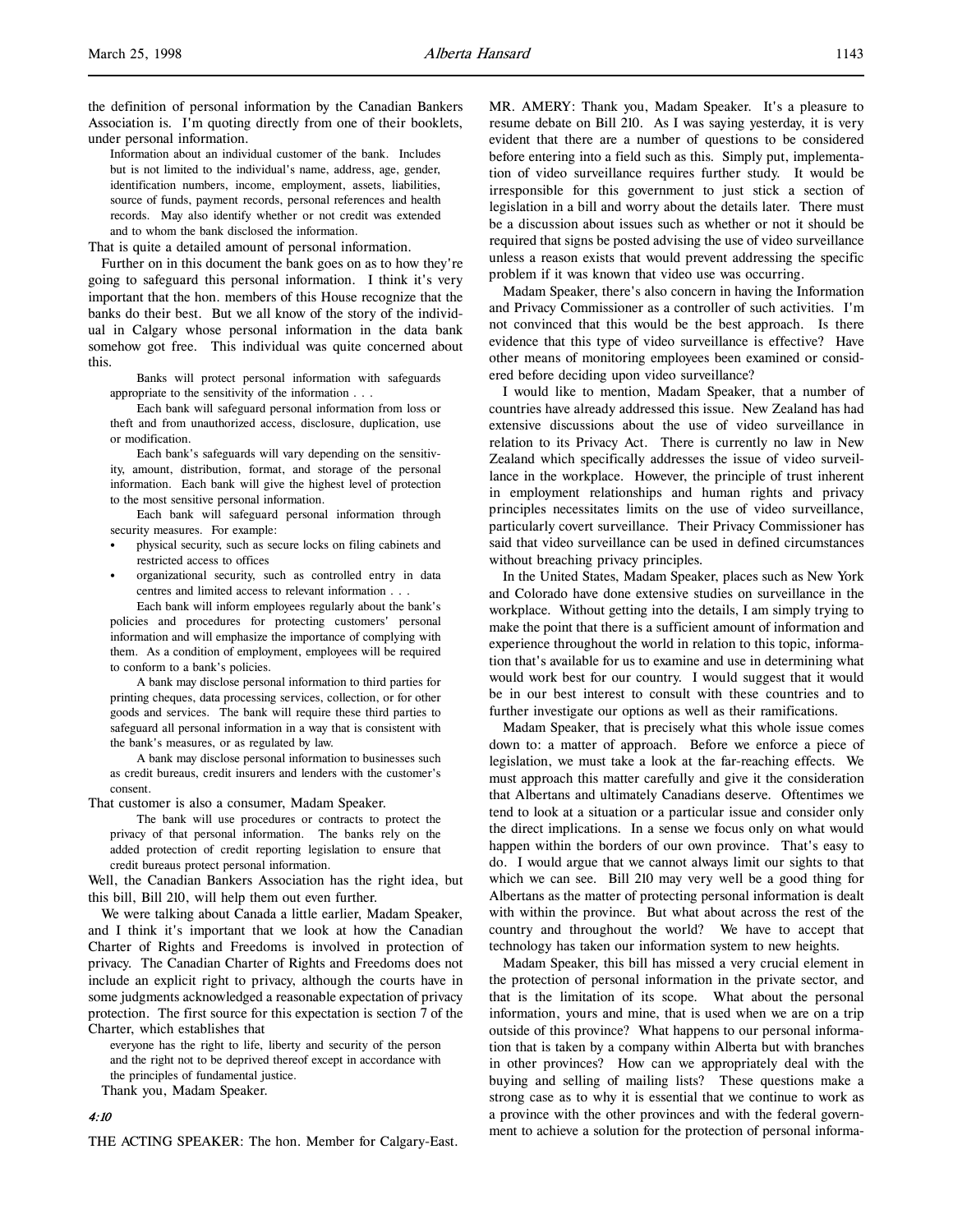tion gathered by the private sector at a national level with national standards.

Madam Speaker, my colleagues and I recognize there is considerable information collected by private-sector institutions that should be protected. Technological advancements now permit us to do things such as ordering merchandise and doing our banking over the Internet and even using debit cards in place of cash. All of these transactions create records, allowing our personal information to be extremely vulnerable to violation.

We have to remember, Madam Speaker, that developing legislation to protect information in the private sector is one of a number of initiatives that the federal government is undertaking as part of its commitment to making Canada a world leader in the use of electronic commerce by the year 2000. At this point the challenge is to strike a balance between the needs of business for access to the information necessary for functioning in a knowledge-based economy and the rights of individuals to privacy and security of personal information.

Madam Speaker, the federal discussion paper makes some very strong points about ensuring that technological innovations do not become intrusions on these economic needs and fundamental rights. They also point out that the ideal opportunity is before us. We are in the process of developing legislation that has given us the chance to define and design the kind of system that we want to establish for safeguarding personal information in the private sector.

Of primary concern, Madam Speaker, is that this legislation be developed before we move beyond this ideal opportunity, and there are measures being taken to address the protection of personal information in the private sector on a national scale. It would seem to me that implementation of legislation specific to Alberta would be ineffective and not serve the best interest of all Albertans. Therefore, Madam Speaker, I will not support this bill.

Thank you.

THE ACTING SPEAKER: The Hon. Member for Edmonton-Norwood.

MS OLSEN: Thank you, Madam Speaker. I rise to speak to this legislation and am very pleased to do so. As always, the hon. Member for Calgary-Buffalo does indeed put forward some very tremendous ideas and certainly very viable approaches. I think this is one piece of legislation that should receive the support of all members in this House.

I would like to address the issue of voluntary standards on this bill. Some industries currently maintain voluntary codes designed to protect personal privacy. Members of the Canadian Direct Marketing Association are one, for example. They're expected to adhere to a code of ethics. The Canadian Standards Association has developed a code as well. There's a number of other organizations as well as the development of the ISO standards currently being considered.

When I think about voluntary standards, I think they're fine in a lot of instances, but as we move through time here with the whole issue of computers and private information, we don't really know how much information is collected. I can tell you that as a police officer we collected a tremendous amount of data on everybody. Whenever you're stopped for just a traffic ticket, that information is all collected. It goes somewhere. So it's kind of interesting to me why one would not want to protect the information that's collected from a private organization, a large commercial organization, if you will. I think about the times – if you've ever subscribed to a magazine, you subscribe to the magazine, and in the mail what you end up getting quite often is what we consider junk mail. Well, information is being bought and sold. You don't know how large the private entity is in relation to that magazine you may have indeed purchased a subscription to. So all of the corporate entities that fall under the umbrella of that company then have access to that information.

#### 4:20

I can also remember a constituent coming into my office with a computer loaded with government data. The hard drive was bought at one of the auctions for \$5 or \$10. That particular constituent was quite upset over the fact that the information on the system was not deleted, and it was indeed health information. We took care of the problem, but it highlighted just a huge concern for me.

The Information and Privacy Commissioner has stated himself that he's skeptical that a voluntary privacy code for private-sector industries will be effective and has suggested that consumers will likely demand privacy protection laws for the private sector. I think that that is a wise statement. I believe that we're moving along far more quickly with technology than we ever, ever anticipated. I think that given the information highway, the information that's on there, there's got to be some form of protection.

Every time you use your credit card – and I find this very interesting. It doesn't matter which bank your credit card is from. Every time you phone up and you make a reservation in a hotel or you make a reservation for a vehicle or whatever it is that you give out that number for, you indeed are opening up a door for criminal activity, because that information is not always protected by the person who is receiving it on the other end. So what happens if the information isn't protected? There's no liability assessed to the car rental agency or to the hotel. Indeed often what can happen if your number is used is that a criminal investigation will occur and there will be nobody on the other end to be charged.

We've had instances where credit card numbers were written on the wall in a jail, and the inmates were calling L.L. Bean, I think it was, in the States and ordering up gifts at Christmastime on this credit card. It wasn't till the person received their bill after Christmas and had this horrendous amount of charges on there that they were able to track it back to the inmates at an institution. Things like that happen so easily that we forget and we become very complacent about that information.

I want to highlight another incident as well, and my hon. colleague from Edmonton-Centre has often mentioned this in terms of domestic violence and the safety of women. I want to highlight a case. I remember a private investigator who was hired by an ex-husband to track down his ex-wife. He was able to get information and able to track information using technology, using different sources. He then gave that information to his client. That particular fellow tracked down his wife, went to the address, and when she walked out of the apartment building in the morning, he shot and killed her.

I highlight that because for me the whole issue of privacy and information really requires some thought. This type of legislation would do that. This type of legislation is complementary to what exists with the freedom of information and privacy commission that we have and that whole act. It would marry very nicely by putting some limits onto large, private corporations.

You know, the bill takes its definition of personal privacy from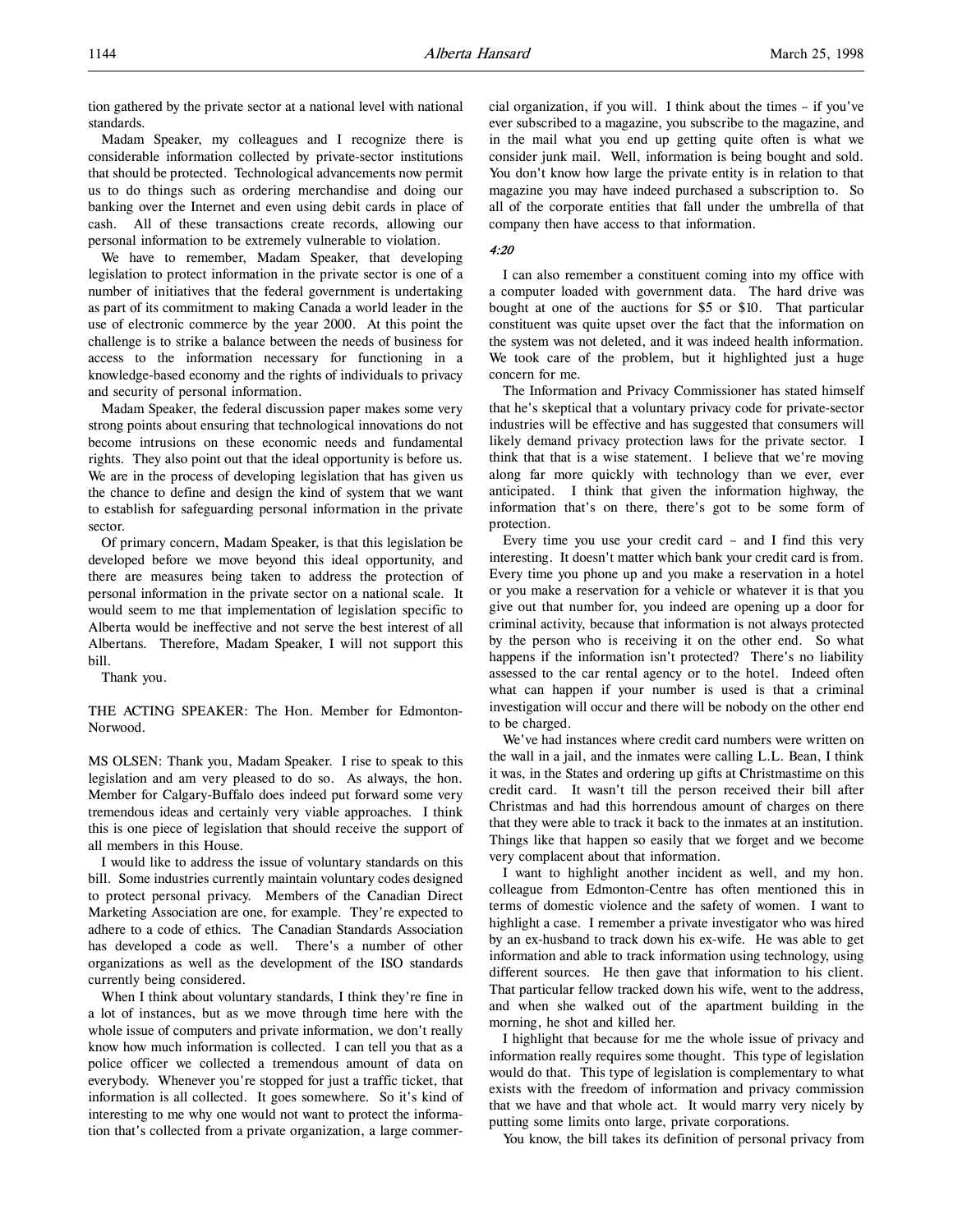the freedom of information and privacy act. The definition is broad, and it includes everything from an individual's home and business address to information about a person's educational, financial, and employment history. If you think about all of that information, that is a tremendous amount of information.

We've had actually other instances – I could go on and on about ways that people collect and get information that puts all of us in jeopardy. I can talk about the easy access to all of our bank cards and to all of our credit cards. There's a huge growth industry with some of the Asian criminals right now, and that industry is between Hong Kong and other countries. They have young kids who are stealing our cards, not necessarily our cards but our card numbers. They're able to make what looks like a particular credit card, and they sell those credit cards to new immigrants coming into the community. That in itself has created a huge, huge, huge problem in terms of white-collar crime and the whole issue of being able to look at white-collar crime or organized crime. I mean, we had those discussions in here about how much money is available to combat that particular issue, that it's not made available, that it takes a long time to resolve these issues. So consider the types of information that affect an individual.

I remember I worked for Nova Corporation back in 1989, and during the time I was employed there, I had the opportunity to investigate an internal problem, again resulting from information being collected by a financial institution. The financial institution was indeed not responsible for the information that goes out and that is taken, so it just makes things far more difficult to pursue if you look at the whole aspect of criminal investigation and white-collar crime and the access to personal information. I think this legislation is just another step.

I also want to address the whole issue of video surveillance, and it's addressed here in this bill very nicely. It sets out conditions that must be met in order to grant a permit for video surveillance, and I think that's a very wise thing to do. You know, some of the conditions are that "there is a specific problem which the surveillance cameras are intended to address," that "there is a . . . need to collect the information," that there is no "less intrusive way to collect the information," that "the employer does not intend to continue using the surveillance cameras" for the problem after it has been resolved, and that the video tapes will be erased or destroyed after seven days unless they are needed for one of the specifically stated purposes. Of course, that could include a police investigation or an employee disciplinary proceeding. So I think those are some important issues as well.

In relation to supporting this bill, I know that in the past when similar legislation has come forward, many members have felt this was an antibusiness bill, and that indeed is so far from the intent of this bill and so far from the truth. I don't think this would have a large impact at all in the marketplace. I'm not convinced, coming from the background that I do, that everything is always done to protect somebody's privacy. I think we have to be far more vigilant in that respect.

#### 4:30

I would just like to highlight a couple of reasons why I think you should support the bill, and that is that the amount of personal information collected and stored by private bodies has been growing. Personal data is collected in electronic form more often than not. Have a look at the back of your cards, all of those bank cards, at everything that's stored in there. You can store so much information, and I know that not very many people in here know what is stored on that mag stripe on the back of their card or how much information about you is stored on the back of your Legislature security card. A tremendous amount of information can be put on those little tracks. It is being collected electronically and in some cases without the consumers even being aware that it is being collected. So give that some thought.

Also new technologies, including data matching and routine profiling, make it possible to use databases to produce snapshots of individual consumers. As these profiles become more detailed, the threat increases that commercial entities interested in targeting the marketing of their products will seek to purchase this information. I think if that isn't already happening, I'd be surprised. I think we can see some of that occurring. Look at what comes in your mailbox or the surveys that you're answering on the phone and the kind of target you are.

With that, Madam Speaker, I will sit down and allow my colleague to speak on the issue.

## THE ACTING SPEAKER: The hon. Member for Redwater.

MR. BRODA: Thank you, Madam Speaker. As I have listened to the debate on the protection of personal information in the private sector, it has become very clear to me that both sides of this Assembly have the same underlying interest; that is, to protect the use of the information that we as individuals give out and how it is used once the data profile has been created. However, that is where our similarities end and the differences in views begin.

I do not see this bill as one that would implement legislation that could be used to the furthest reaching capacity. I also have a question about how some of the decisions have been made as to who it is that would have to comply with the standards set by this bill. Madam Speaker, we do currently have several privacy codes that exist in the private sector. For instance, there is the Canadian Bankers Association's Privacy Model Code, which provides guidelines aimed at protecting the privacy of personal information contained in bank files. As well, the Canadian Life and Health Insurance Association has developed privacy guidelines for the life insurance industry. These guidelines are applicable across the country.

Madam Speaker, I have concerns that this bill does not provide the opportunity for privacy provisions to be addressed on a per industry basis. After all, how much sense does it make to leave out a key factor in the equation? Would it not make sense to say that it is the industry itself that would be able to provide important advice on what would best meet the needs of the company and its clients? At the very least it is essential that consultation with the various industries be undertaken and that implications of such a piece of legislation be assessed.

Madam Speaker, there is no question that the protection of privacy is paramount and that this government is committed to working with the other provinces and the federal government to ascertain what would be most effective for the entire private sector. We saw this commitment with the implementation of the Freedom of Information and Protection of Privacy Act, implemented in 1995. The FOIP Act sets out guidelines for the collection and use of personal information on an individual. There are three key principles in the act that deal directly with the protection of privacy. They are the regulation of the manner in which the public body collects, uses, and discloses personal information in its custody, allowing individuals the right to access information about themselves, and allowing individuals to correct personal information held by the public body.

Requirements have been put in place to protect personal privacy. They include the fact that personal information cannot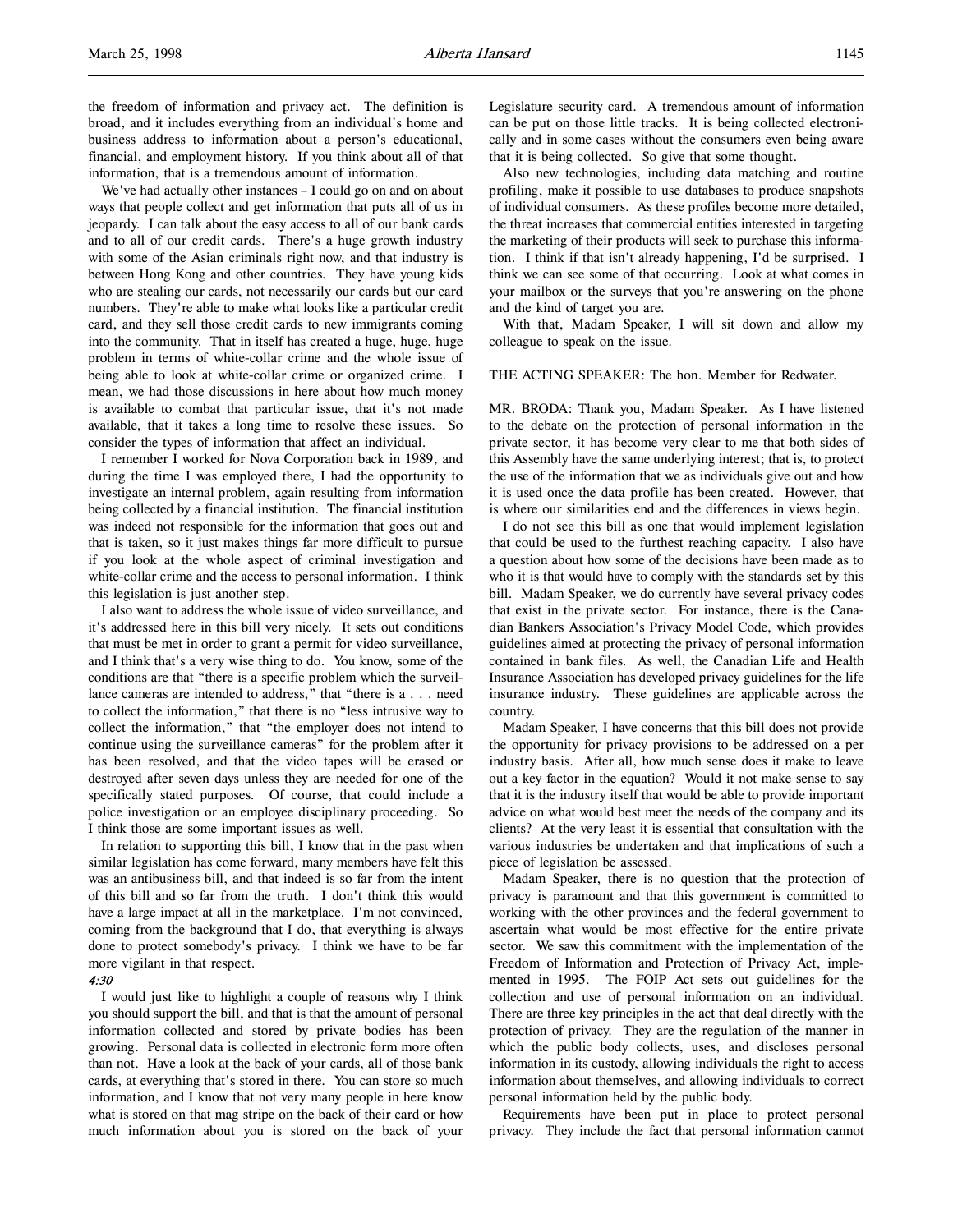be collected unless it is expressly authorized by an act or regulation, relates to a law enforcement matter, or is needed to operate a program of a public body. Another requirement is that individuals must be told the purpose of the collection of information and the legal authority under which it is collected. Information must be used only for the purpose for which it was collected. There is also a requirement that personal information, except in rare cases, must be collected from the individual that it is about.

Other requirements of the FOIP Act state that public bodies have a positive duty to ensure the secure retention of personal information in their custody and that public bodies must ensure that information is accurate and complete. Any individual has the right to correction of a personal record that they believe contains an error. Even if a public body disagrees that information is in error, they must add a notation to the information indicating that a correction was requested. Bill 210 includes these requirements and applies them to the private sector. I commend the sponsor of the bill for this.

I want to make it very clear that I most certainly recognize the principle behind this bill and agree with the intention of the Member for Calgary-Buffalo. Madam Speaker, unfortunately the timing of this bill is too late. We are already looking into the matter of protecting personal information in the private sector. We have heard other members in this House talk about the federal/provincial discussions taking place. Surely the sponsor, Calgary-Buffalo, will concede that perhaps Bill 210 is untimely in light of these negotiations.

Madam Speaker, my colleagues and I are very much aware of the concern with this matter. A number of the members were part of a committee that held public meetings and accepted written submissions about freedom of information and protection of privacy in 1993. It was from those submissions and hearings as well as input from the committee members that the legislation was drafted. Of course, we also know that Bill 18, the Freedom of Information and Protection of Privacy Act, 1994, received full debate in this Chamber, with all members having the opportunity to participate in that debate.

There have also been numerous bills introduced and debated in this Chamber that have dealt with the very issue before us in the form of Bill 210. There have been a few alterations, but the premise has remained. There were many issues discussed when Bill 210's counterpart, Bill 204, was debated in this Assembly. While I was not yet a member of this Assembly, I have become familiar with the FOIP Act and various discussions surrounding protection of privacy, and I think we have made progress with the issue.

When we consider the federal initiatives to involve the provinces in establishing a national standard for the protection of personal information, it becomes very difficult to defend the timing or contents of Bill 210. I know I am echoing some of the statements made by the members who have spoken before me, but I do think that this legislation is untimely and lacking in many ways. Madam Speaker, while I do believe that legislation is necessary to address the collection, use, and disclosure of personal information in the private sector, I do not think that Bill 210 is the answer for this protection.

#### [The Speaker in the chair]

I believe that the commitment made by the federal government to have dealt with this issue by the year 2000 in the form of legislation drafted from the views of the public and other provincial governments and stakeholders is a better way to go; that is, as opposed to the passing of Bill 210. Mr. Speaker, I encourage the co-operation of this Assembly in the consultations with provincial counterparts and the federal government as the end result will be to the benefit of all of us in this country.

Thank you, Mr. Speaker.

#### 4:40

THE SPEAKER: The hon. Member for Edmonton-Glengarry.

MR. BONNER: Thank you very much, Mr. Speaker. It's an honour this afternoon to rise and speak to Bill 210, Protection of Personal Information in the Private Sector Act. I'd like to commend the Member for Calgary-Buffalo for the tremendous amount of work he did in preparing this bill and also for the vision he had when he did go forth with his venture. I'd also like to say that it is timely, that we don't want to be scrambling as we have been with our computers and the rapid coming of the year 2000.

Therefore, when he started off his statements by saying that we are on the leading edge of a new frontier, a new frontier which will limit the ways in which personal information can be used or disclosed by a private body, I certainly do have to agree with him. I also liked how he paralleled where we are today and where we were back in the 1870s when the homestead act was introduced. I'm sure there are a number of members in here who can trace their ancestry in this particular province back to their families moving to Alberta because of the homestead act. I for one know that my mother-in-law with her parents and my great-grandparents came here in 1902 and settled in the region around Viking because of the homestead act. They were visionaries. They were courageous people. They were certainly not frightened of a challenge.

When we start looking at the private information that can be accumulated on individuals today, we certainly have to take all of this into account, and particularly we have had just so many great examples over the last few decades to look at. I think of one, Wernher Von Braun, a German who came to the United States in the early 1950s. He looked up at the moon and said: before the end of the next decade we are going to be on the moon. Now, he didn't realize at that time that there would have to be over 1 million new inventions in order for that to take place, but he did do it.

I think of the early astronauts that were orbiting the globe. Somebody asked one of them if in fact this worried him, and he said of course not. He said: "When my ancestors came to this country from across the ocean, it would take three months to get a letter to them and another three months for the reply to come back. Now people can talk instantly from Earth to the satellites, so this should not be something to be feared. If need be, they can have us down in hours." So definitely we are living in a time of change.

Again, when we look at change and how information is collected, we all have our credit cards, which originally could hold somewhere in the neighbourhood of 30,000 bits of information. Today, with the use of electron microscopes, we can put entire libraries that contain 300,000 books, all that information, on the head of a pin and leave room for the angels to dance. So we can be visionary here. We can see the need for this, and we cannot afford to drag our feet.

Another bit of information as well that I think is totally important here, Mr. Speaker, when we are talking about the urgency and the need for this particular bill, is when we look at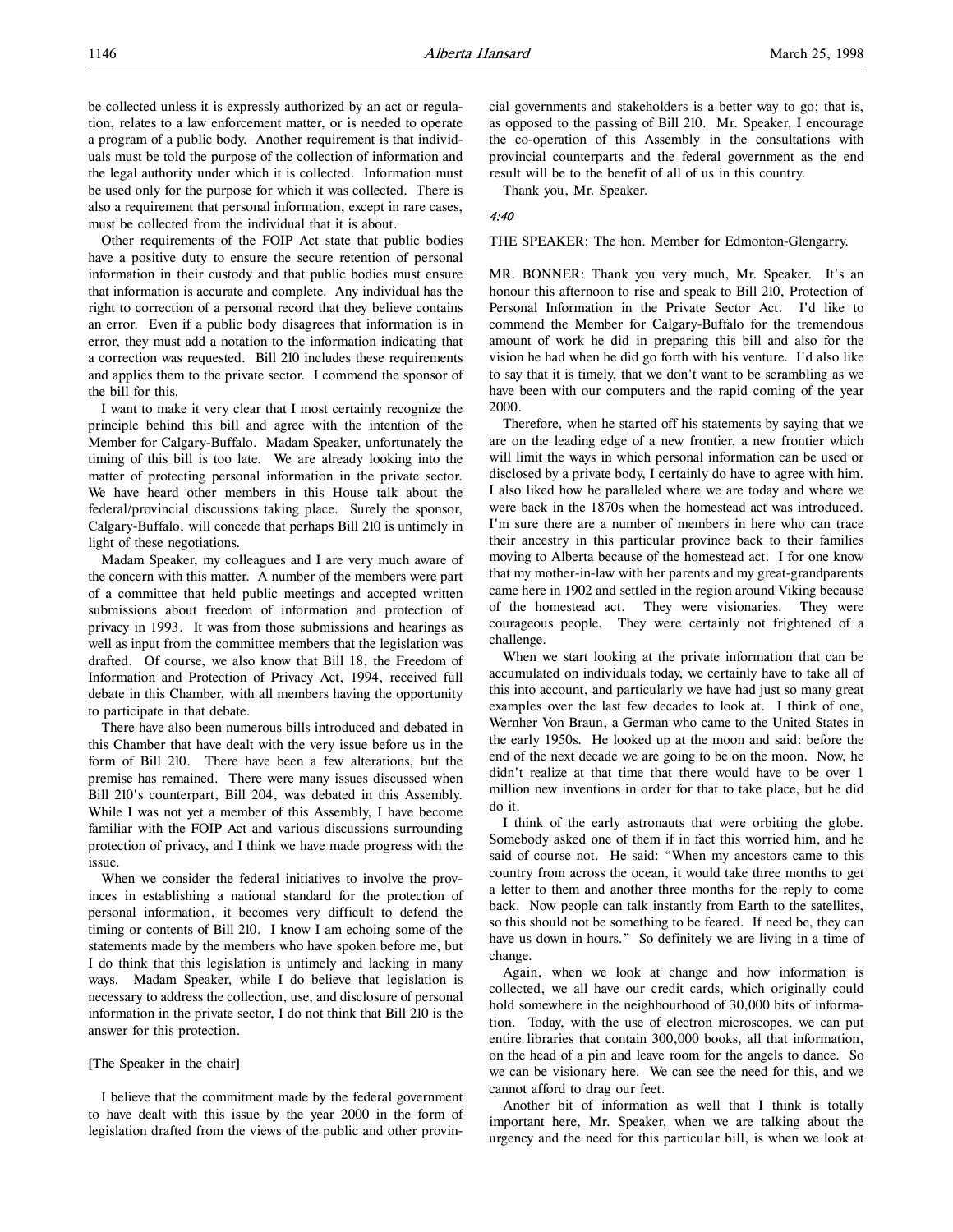I'd also like to draw our attention to a writer, a visionary, a man by the name of Aldous Huxley, who wrote Brave New World in the Dirty Thirties. He set the story thousands of years in the future, when he thought science would make possible his vision of a world where disease and afflictions of old age no longer exist, where all babies are test tube conceived and duplicates are socially conditioned to fill roles in a genetic caste system. We look at what's happened here. It has taken less than three generations for Huxley's vision to reach the realm of possibility. Today babies are routinely conceived in test tubes. Science is making headway in eradicating disease and banishing the common afflictions of old age. We constantly see the life expectancy of people continuing to increase as we do make these advancements. So, Mr. Speaker, when we look at Bill 210, Protection of Personal Information in the Private Sector Act, there is a definite need.

I also liked how it was sectioned off into three particular parts. The first is the right of the individual to access most records containing personal information about himself. The second part of this bill will limit the use of video surveillance of people, and it will also set out procedures for that video surveillance. Of course, the third part I think is one of those very important safeguards that are required, and it does allow every individual the opportunity, if they do have a complaint, to have their complaint adjudicated by an independent arbitrator. This is particularly important.

Again, when we do look at personal information, we do have to have safeguards. We've all heard how under Freedom of Information and Protection of Privacy people have requested their records from the Workers' Compensation Board and have gotten the records of maybe 10 or 20 other people and an incredible amount of personal information. I know that the Workers' Compensation Board has done a great amount of work, particularly since they've gone to an electronic information gathering system, to cut off the access to other people's information when they are sending out information to particular people who request their records.

Not too many years ago we had computers that were used in the health care system being put back on the market. Unfortunately, many of the health records of individuals did not get erased. So, again, we do have safeguards that have been put in to certainly assist in the protection of these.

I think it is time that we give the types of tools to Alberta businesses that they require in order to carry on business. One of the things I do like about this bill is that it does give initiative and it does give leadership to a number of Alberta companies, to many of these Alberta companies that are going to be involved. The type of companies that we're particularly looking at are banks, Treasury Branches, trust and insurance companies, credit unions, and loan corporations. Of course, these are larger institutions that are doing business presently in the province that employ more than 100 employees, and they want all sorts of information.

As we move into a global economy, we see not only provincial boundaries which have dissolved, but we also see how our boundaries have dissolved in North America just through free trade agreements between Canada, the United States, and Mexico. We are debating bills here in the House now on MAIs, and these multilateral agreements on investment certainly will again open

those borders even wider if we do agree to them. So it is timely that we do speak. This bill does address many of the international standards that are already in place. I did have an article here on my desk that outlined where the federal government is as far as getting their pieces of information ready. Again, when they are moving in this direction, it only seems logical for us to totally speak on behalf of Albertans, that we do get our house in order, that we do pass this bill and get these things on the move, because it is an excellent bill.

## 4:50

MR. MacDONALD: The WCB.

MR. BONNER: Yes. I'm coming to this right away, to speak on the WCB.

Now, in Canada, Mr. Speaker, when we start talking about voluntary standards, we do have the CSA, the Canadian Standards Association, which puts its stamp on many, many different products. Canadians have gained confidence in this process. In fact, in teaching a unit in grade 8 science on consumer product testing, this is one of the things that we are teaching students to look for, because it is a stamp of approval. We have with Bill 210 our opportunity to put our stamp on the protection of personal information in the private sector. I would urge all members to seriously look at this bill, to be a visionary, to have the courage that the pioneer spirit required many of our forefathers to have when they came to this province, and to certainly see that the many, many benefits of this particular bill far outweigh the negatives. Yes, we know that as we go, it's going to have to be fine-tuned, but all of these provisions are there.

Another situation that this bill does address, of course, is Alberta's information and privacy. We do have a commissioner who does take care of this right now. This would certainly add a huge responsibility to his department, and there is no doubt that in terms of cost as well as administration it would increase the demands and the scope of that department. But, again, we will make significant gains in this particular branch.

When we look at the tremendous amount of information that can be accumulated on people, we definitely do need some controls. The public has a major concern about the sharing of health information. I don't know how many members saw the movie Philadelphia, where a young lawyer had contracted AIDS and it had a tremendous impact on his life when that information was released. We definitely do have to have these controls so that this information is not given out to parties who have no right to it. Again, so much of this has been addressed in the bill and probably will have to be worked on as we go through with this. Before my time runs out, Mr. Speaker . . .

THE SPEAKER: I hesitate to interrupt the hon. Member for Edmonton-Glengarry, but under Standing Order 8(5)(a) I would invite the hon. Member for Calgary-Buffalo to close debate on Bill 210.

MR. DICKSON: Thanks, Mr. Speaker, and thanks to all members who participated in the debate on Bill 210. As I listened to the members, particularly Wetaskiwin-Camrose and Calgary-East and Redwater, the basic argument that each of them put forward in somewhat different fashion was the fact that there's going to be federal legislation, that there's a federal initiative under way, so the timing is bad. There were other comments raised, but that seemed to be the principal theme.

I guess my comment would be that it was in 1970 when a select